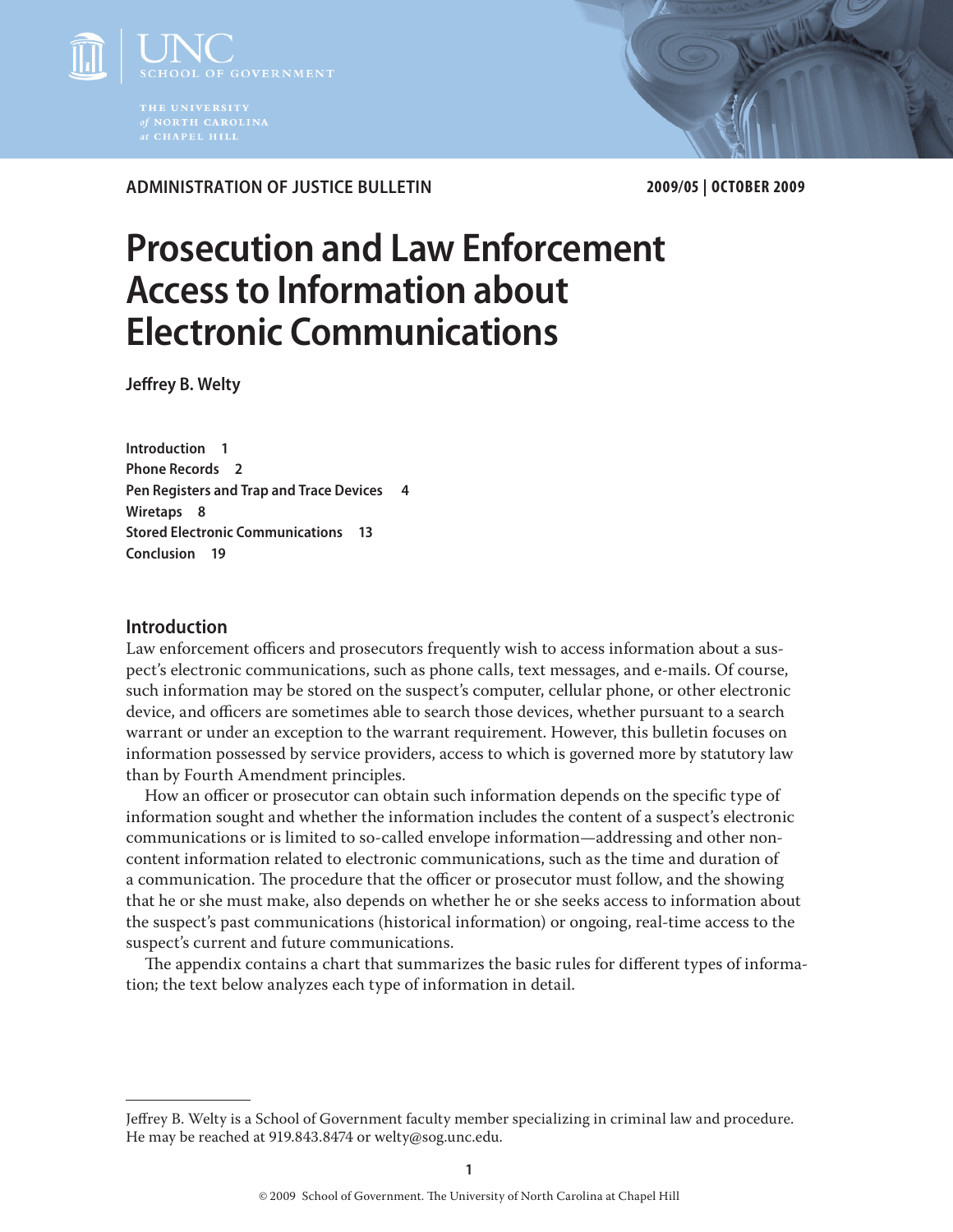# **Phone Records What Are They?**

Wired and wireless telephone service providers collect large amounts of information about each of their phone lines and accounts. This information includes the identity of the subscriber, data concerning the use of his or her line or account, payment information, and so forth. Available information about the use of the line typically includes a record of each telephone number that has been dialed from the phone, the time at which each number was dialed, and the duration of each call. Phone records may also include information about incoming calls. However, phone records do *not* include information about the content of calls.

# **Status under the Federal Constitution**

Because a subscriber voluntarily discloses dialed and received call information to his or her service provider, the subscriber has no reasonable expectation of privacy in the information. The United States Supreme Court has held that the use of a pen register or a trap and trace device<sup>1</sup> is not a search under the Fourth Amendment. Smith v. Maryland, 442 U.S. 735 (1979). It follows that it is also not a Fourth Amendment search for law enforcement to obtain an individual's phone records.

# **Relevant Federal Statutes**

Although nothing in the Fourth Amendment prevents law enforcement officers from requesting an individual's phone records or prevents a phone company from complying voluntarily with such a request, federal statutory law limits the disclosure of such records to officers. These federal restrictions apply to all service providers in the United States, and state prosecutors and officers, just like federal prosecutors and officers, must follow the procedures proscribed in the statutes for obtaining access to phone records.

Under 18 U.S.C. § 2702(c), service providers may not disclose subscriber records to governmental entities, such as officers and prosecutors, absent specific lawful authority. The principal source of such authority is 18 U.S.C. § 2703. Under 18 U.S.C. § 2703(c)(2), a governmental entity may obtain basic records about a phone line, including a subscriber's name, his or her address, and records of calls placed and received, using a subpoena (either administrative, $^{\text{2}}$  grand jury, or trial).3 Under 18 U.S.C. § 2703(c)(1), such an entity may obtain not only the foregoing basic information but *any* "record or other information pertaining to a subscriber to or customer" *except* "the contents of communications" through a federal or state search warrant or a court order (or,

<sup>1.</sup> Readers unfamiliar with these devices can find a description of them under the heading "Pen Registers and Trap and Trace Devices," below.

<sup>2.</sup> Many federal agencies have administrative subpoena powers. In North Carolina, the State Bureau of Investigation (SBI) may issue administrative subpoenas for certain phone records under N.C. Gen. Stat. (hereinafter G.S.) § 15A-298 if the records are "material to an active criminal investigation" being conducted by the SBI.

<sup>3.</sup> These basic records include a subscriber's name and address, the means and source of payment on the account, and "local and long distance telephone connection records [and] records of session times and durations." 18 U.S.C.  $\frac{1}{2703(c)(2)(C)}$ . Whether noncontent information regarding voicemail, for example, the fact that A left B a voicemail at a particular time, falls within the subpoena-for-basic-information provision is debatable: Was there a "telephone connection" when A left B the voicemail, even though B did not answer the phone? No cases answer this question, suggesting that it is of limited significance in practice.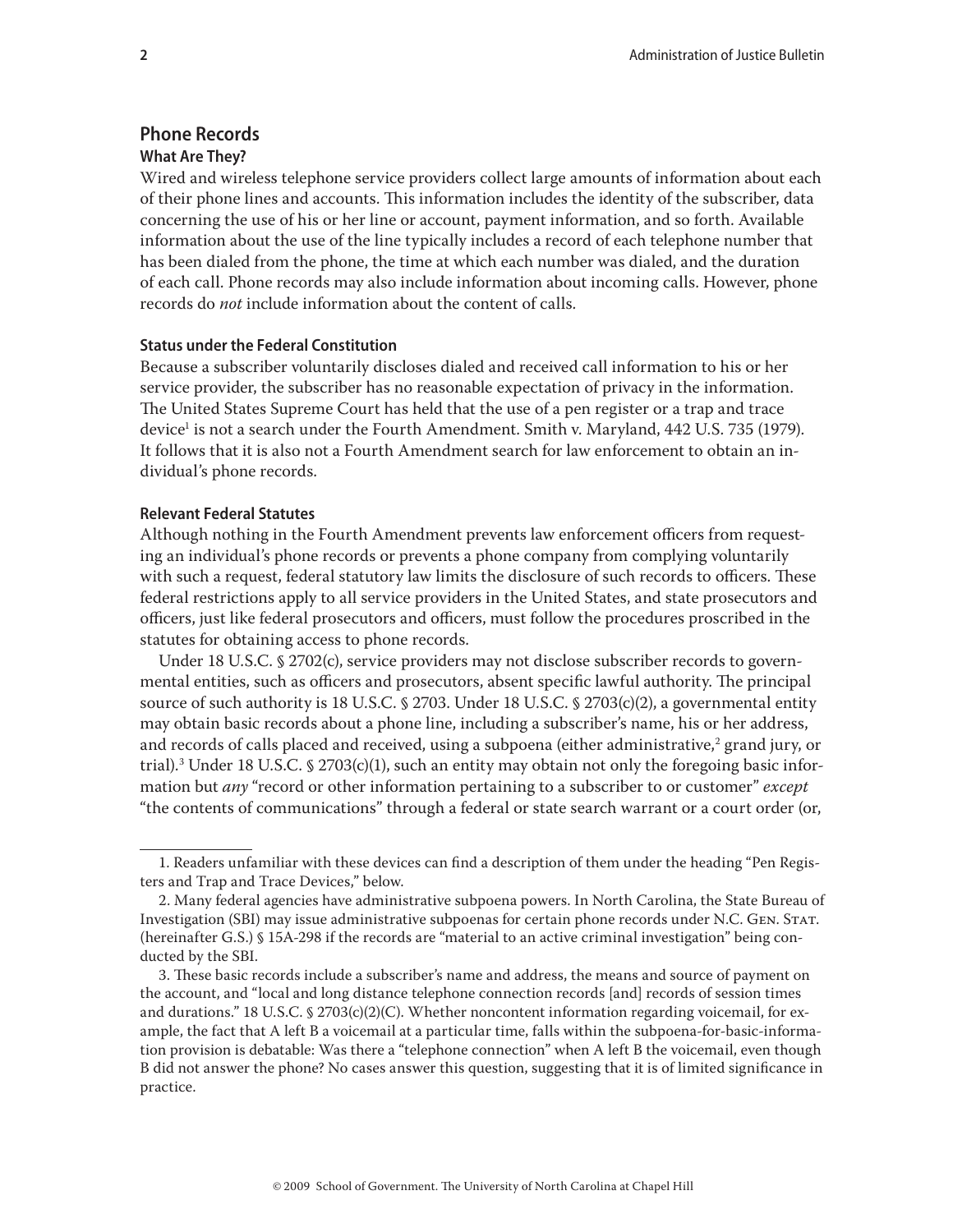of course, with the consent of the subscriber). $^4$  The requirements for a court order are set forth in 18 U.S.C. § 2703(d), which requires the applicant to present "specific and articulable facts showing that there are reasonable grounds to believe that . . . the records or other information sought[] are relevant and material to an ongoing criminal investigation." Because this standard is lower than the probable cause required for a search warrant, law enforcement officers and prosecutors may prefer to seek a court order rather than a warrant.

#### **Relevant State Statutes**

North Carolina's General Statutes do not address the procedure by which law enforcement officers may obtain phone records, except that North Carolina General Statutes (hereinafter G.S.) 15A-298 gives the State Bureau of Investigation (SBI) administrative subpoena authority as discussed in note 2. Thus the federal statutes discussed above provide the relevant legal framework.

# **Practice and Procedure**

North Carolina officers and prosecutors must comply with the requirements of the relevant federal statutes. These statutes apply to all "governmental entities," not just to *federal* governmental entities. Fortunately, compliance is not difficult. If a criminal case is pending, a prosecutor may simply subpoena basic phone records. If no criminal case is pending, or if more than the basic information available by subpoena is needed, usually the easiest way to procure phone records is to seek a court order.<sup>5</sup>

As to which entity should seek the order, the federal statutes only discuss the procedure by which a "governmental entity" may obtain phone records. The statutes do not define the term "governmental entity," and it is likely that both prosecutors' offices and law enforcement agencies qualify as governmental entities. Thus either an officer or a prosecutor may properly seek a court order, though in some districts, local practice may require the involvement of a prosecutor. The statutes do not require the application to be in any particular form, but typically the state files a written motion, together with a supporting affidavit.

Among North Carolina judges, only superior court judges may issue court orders for phone records, because 18 U.S.C. § 2703(d) allows only "court[s] of competent jurisdiction" to issue such orders. Under 18 U.S.C. § 2711, "court of competent jurisdiction" has the meaning assigned to it by 18 U.S.C. § 3127, which limits the term, as it applies to state courts, to "court[s] . . . authorized by the law of [the] State to enter orders authorizing the use of a pen register or a trap and trace device." Under G.S. 15A-262, only superior court judges are so empowered.<sup>6</sup> As noted

5. If no criminal case is pending but basic phone records would suffice, an officer or prosecutor could also ask the SBI to use its administrative subpoena power to obtain the records.

6. If an officer or a prosecutor decides to seek a search warrant instead of a court order, he or she is not limited to seeking one from a superior court judge, as the "court of competent jurisdiction" limitation in 18 U.S.C. § 2703(d) applies only to court orders, not to search warrants.

<sup>4.</sup> Is a search warrant or a court order issued by a North Carolina judicial official binding on a service provider located in another state? Probably so, under 18 U.S.C. § 2703(c)(1)(A), which provides for the disclosure of phone records based on "a warrant issued using the procedures described in the Federal Rules of Criminal Procedure by a court with jurisdiction over the offense under investigation or an equivalent state warrant." The use of the phrase "jurisdiction over the offense" appears to have been intended to ensure the efficacy of a warrant issued in one jurisdiction as to a service provider located in another. *Cf. In re* Search of Yahoo, Inc*.*, 2007 WL 1539971 (D. Ariz. May 21, 2007) (unpublished) (relying on the quoted language as authority for a federal district judge to issue a search warrant regarding a service provider located in another district).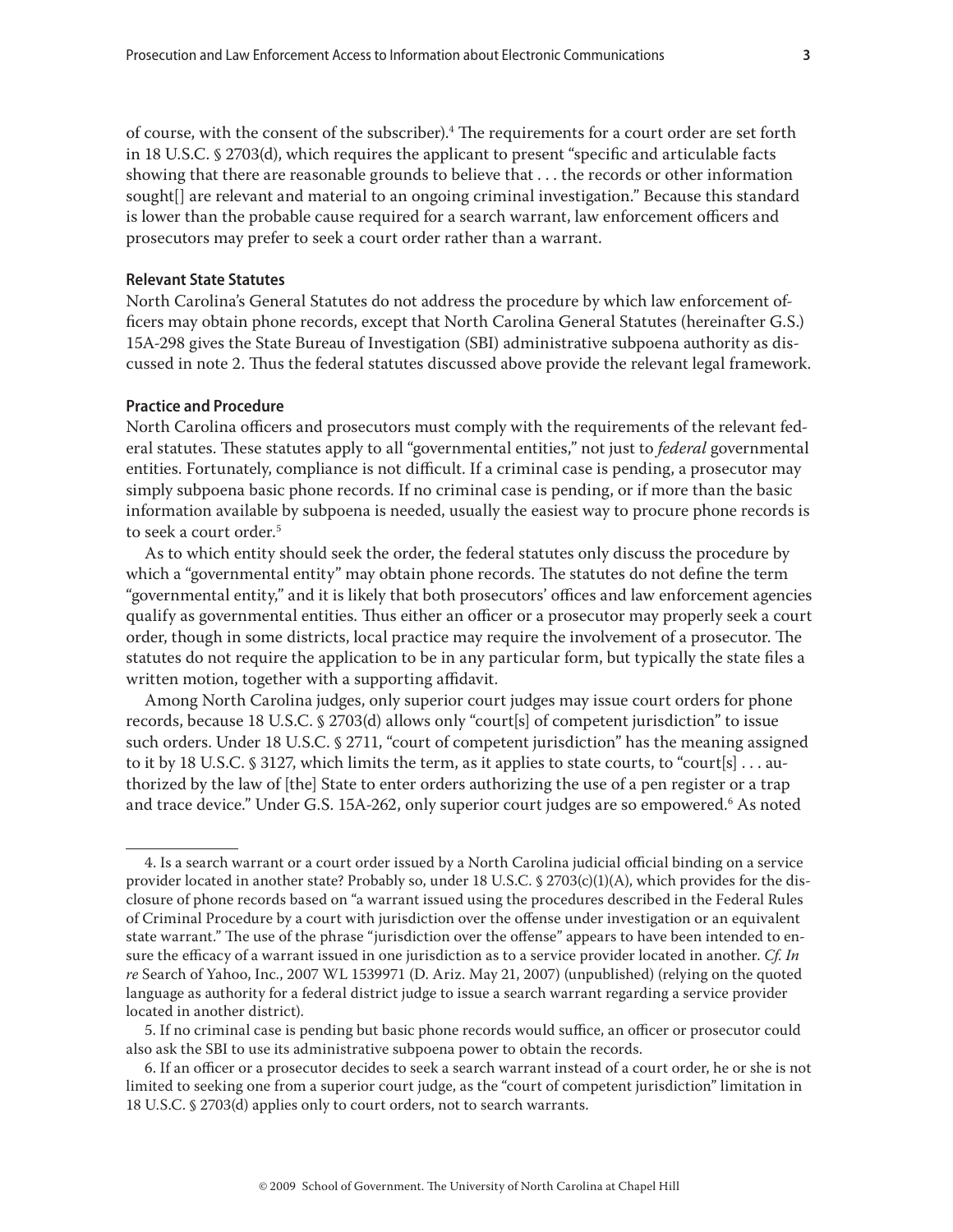above, the legal standard for the issuance of such orders is whether the governmental entity seeking the order has shown specific and articulable facts providing reasonable grounds to believe that the requested records will be relevant to a criminal investigation.

Court orders for phone records are typically entered ex parte.7 Furthermore, under 18 U.S.C. § 2705(b), such orders *may* require the service provider not to notify anyone, including the customer, of the existence of the order, if an adequate basis for such a requirement has been established. However, if criminal charges ultimately result, the order and any records produced under it appear to be discoverable pursuant to G.S. 15A-902(a)(1).

If a prosecutor or an officer obtains phone records through a procedure that violates the federal statutes, suppression is not required. No constitutional violation has taken place, so the Fourth Amendment exclusionary rule does not apply, and the statutory remedies for improper disclosure of records do not include suppression. *See* 18 U.S.C. § 2707 (listing remedies, including civil liability<sup>8</sup> for those who knowingly violate the statute but not including suppression); 18 U.S.C. § 2708 (providing that the remedies contained in section 2707 are the sole remedies for statutory noncompliance).

# **Pen Registers and Trap and Trace Devices**

# **What Are They?**

Historically, the term "pen register" referred to a device, installed on a phone or at a phone company's switching facility, that tracked all the numbers dialed from a particular phone line. The term "trap and trace device" referred to the converse, that is, a device that tracked all the numbers from which a particular phone line received calls. By using a pen register and a trap and trace device in conjunction, a law enforcement officer could collect a complete log of outgoing and incoming calls; in essence, he or she could have access to phone records in real time. Recently, at least under federal law, both terms have been expanded to include devices that capture "routing, addressing, or signaling information" regarding all electronic communications, not just phone calls.<sup>9</sup> For example, a pen register may be used to track all the addresses to which a particular computer user sends e-mails. The pen register would not record the content of the e-mails, only their destinations, just as a traditional pen register does not record the content of phone calls, only the numbers dialed.

<sup>7.</sup> Before charges are filed, there is no opposing party to serve, so any order must, of necessity, be entered ex parte*.* Furthermore, notice need not be given to the subscriber. 18 U.S.C. § 2703(c) ("A governmental entity receiving [phone records] is not required to provide notice to a subscriber or customer."). The propriety of seeking such an order ex parte after charges have been filed is not clear, but it appears to be common practice in many jurisdictions.

<sup>8.</sup> Officers and prosecutors should be aware of this civil liability provision. *See*, *e.g.*, Freedman v. America Online, Inc., 303 F. Supp. 2d 121 (D. Conn. 2004) (granting partial summary judgment in favor of a civil plaintiff who contended that two officers obtained records of his electronic communications in violation of federal law).

<sup>9. 18</sup> U.S.C. § 3127. These broader definitions were adopted as part of the USA PATRIOT Act, Pub. L. No. 107-56, § 9, 115 Stat. 272, 288 (2001).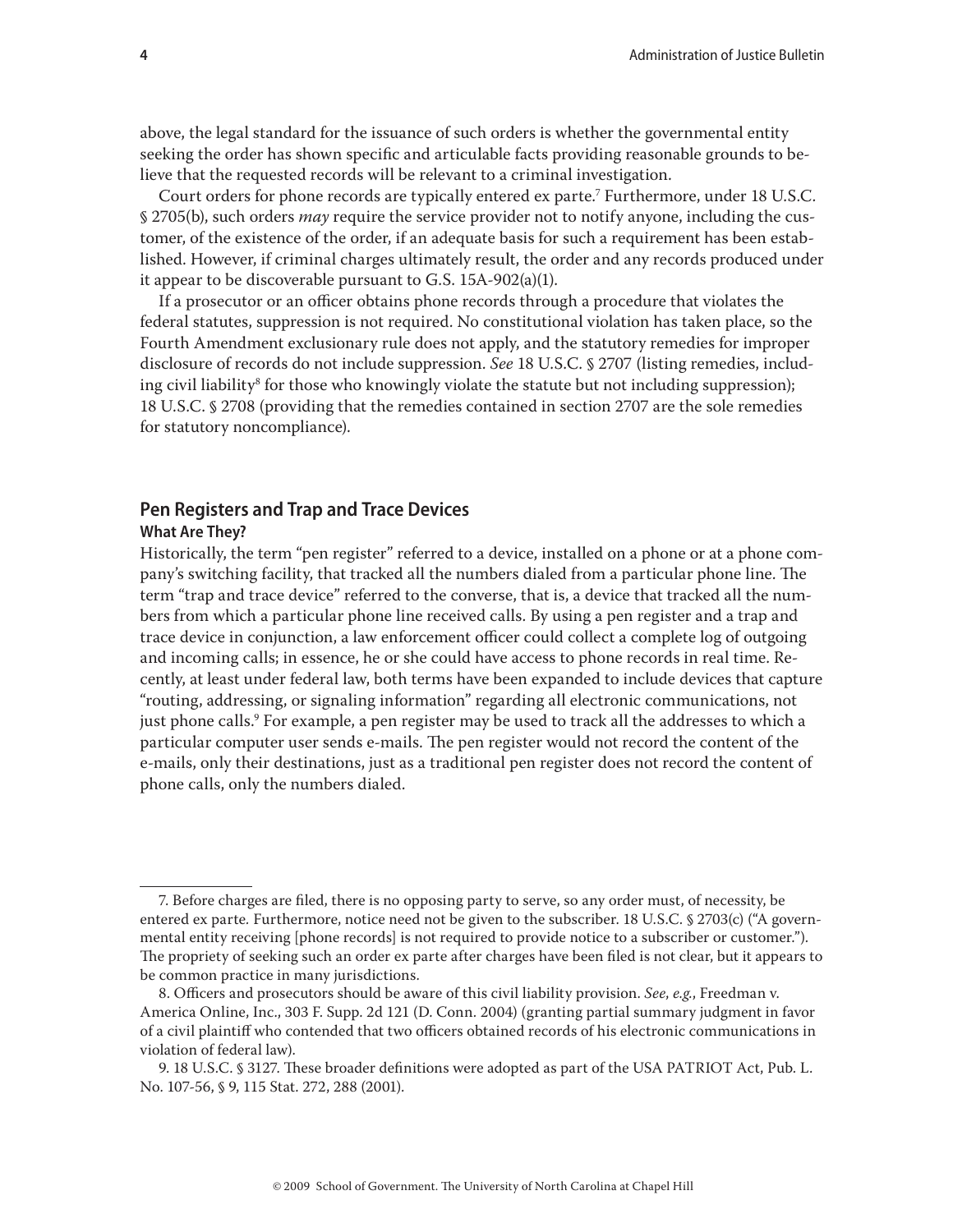#### **Status under the Federal Constitution**

Because a telephone subscriber voluntarily discloses dialed and received call information to his or her service provider, the subscriber has no reasonable expectation of privacy in the information. Thus the use of a pen register or a trap and trace device on a telephone line is not a search under the Fourth Amendment. Smith v. Maryland, 442 U.S. 735 (1979). Presumably, the same reasoning applies to e-mail, text messaging, and other forms of electronic communication.

#### **Relevant Federal Statutes**

Although the Fourth Amendment does not restrict the use of pen registers and trap and trace devices, federal statutory law does. *See generally* 18 U.S.C. §§ 3121–27*.* These statutes make it a crime to install and use pen registers and trap and trace devices except by court order or pursuant to one of a few other narrow exceptions. 18 U.S.C. § 3121. A state prosecutor or law enforcement officer who installed or used such a device in violation of the statutes would be committing a federal crime.

The statutes allow "[a]n attorney for the government," or, in certain cases, a state law enforcement officer, to apply for an order authorizing the use of a pen register and/or a trap and trace device. 18 U.S.C. § 3122. An application for such a court order must be in writing, upon oath or affirmation, and must certify that "the information likely to be obtained is relevant to an ongoing criminal investigation." 18 U.S.C. § 3122.

If the application contains the proper certification, the court "shall enter" an ex parte order authorizing the use of a pen register or a trap and trace device. 18 U.S.C. § 3123(a)(1). The court need not, and may not, make an independent assessment of the likelihood that relevant information will be obtained. Only a "court of competent jurisdiction" may enter such an order, 18 U.S.C. § 3122(a)(1), meaning a federal district court (including a magistrate judge), or a state court empowered by state law to issue such orders.10 *See* 18 U.S.C. § 3127(2).

The order must contain the information set forth in 18 U.S.C. § 3123(b), which generally requires that the order name the subscriber, identify the target of the investigation, and list "the number or other identifier ... of the telephone line or other facility" to which the order applies. The order lasts for sixty days and may be renewed upon the same showing that is required for initial issuance. 18 U.S.C. § 3123(c). The order is presumptively sealed unless the court orders otherwise, and the phone company, or other relevant person or entity, may not disclose its existence to the subscriber. 18 U.S.C. § 3123(d). Likewise, when presented with an order, the phone company or other persons or entities in a position to facilitate the installation of the pen register or the trap and trace device are required to assist as needed and must be compensated for reasonable expenses incurred while assisting. 18 U.S.C. § 3124. Emergency use of a pen register or a trap and trace device without a court order is authorized by 18 U.S.C. § 3125 under limited circumstances (including approval from the United States attorney general or from another listed official), provided that an order is obtained within forty-eight hours.

#### **Relevant State Statutes**

Federal statutes allow state law enforcement officers to seek orders authorizing the use of pen registers and/or trap and trace devices from certain state courts "[u]nless prohibited by State law." 18 U.S.C. § 3122(a)(2). North Carolina law explicitly authorizes certain state courts to issue

<sup>10.</sup> In North Carolina only superior court judges are so empowered. *See* G.S. 15A-262*.*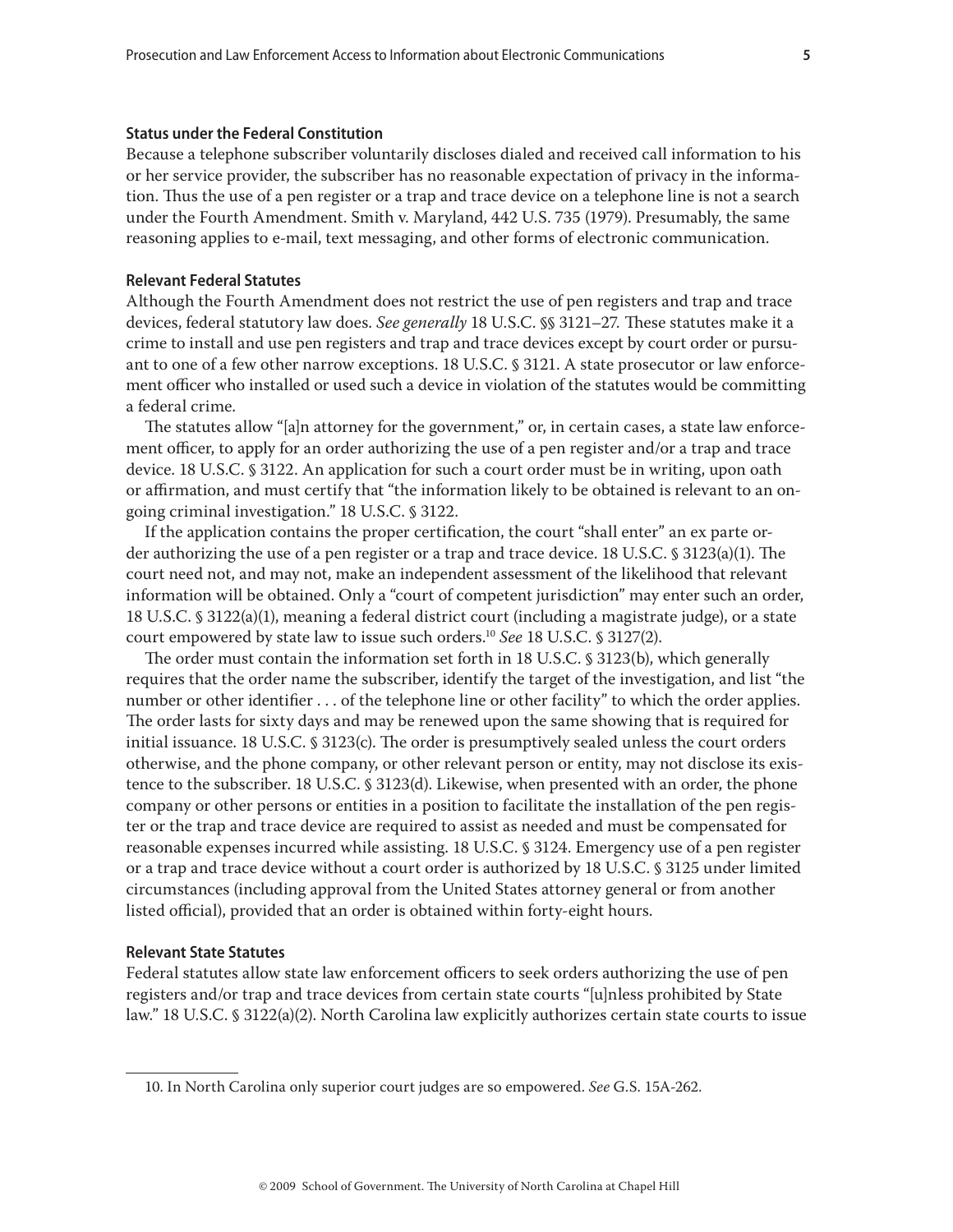such orders, subject to procedural requirements that generally mirror, but sometimes exceed, those imposed by federal law. The relevant statutes are G.S. 15A-260 through G.S. 15A-264.

One important feature of the state statutes is that the definitions of "pen register" and "trap and trace device" set forth in G.S. 15A-260 refer exclusively to capturing "numbers dialed" on "telephone line[s]." Unlike the federal statutes, they have not been amended to govern the interception of equivalent information regarding nontelephone electronic communications. An appropriate North Carolina court may nonetheless authorize the interception of such nontelephone information under the federal statutes, which allow state judges to authorize the use of pen registers and trap and trace devices unless prohibited by state law. Because North Carolina's statutes do not *address* the use of pen registers and trap and trace devices to capture nontelephone information, they do not *prohibit* the same.

North Carolina's statutes forbid the installation and use of pen registers and trap and trace devices on telephone lines except by court order, though there are a few other narrow exceptions. G.S. 15A-261. A "law enforcement officer" may seek such an order only from a superior court judge. G.S. 15A-262. On its face this provision appears to preclude prosecutors from seeking such orders, though presumably collaborative efforts between prosecutors and law enforcement officers are permitted. The application must be in writing and under oath or affirmation. *Id.* An officer must certify that "the information likely to be obtained is relevant to an ongoing criminal investigation." *Id.*

A judge "may" issue an order if he or she finds that there is "reasonable suspicion to believe" that a felony or a Class A1 or Class 1 misdemeanor has been committed by the person who is the subject of the application and that the use of a pen register or a trap and trace device would "be of material aid" to the investigation. G.S. 15A-263(a). Because the judge must find reasonable suspicion and because he or she "may"—rather than "shall"—issue the order, the state statutes allow the judge more room to assess the need for the pen register or the trap and trace device than do the federal statutes. $11$ 

The contents of any order must conform to the requirements of G.S. 15A-263(b), which are generally similar to those set forth in the federal statutes. The order is limited to a period of sixty days under G.S. 15A-263(c), though that time period may be extended. The order must be issued ex parte, and it must be sealed until further order of the court. G.S. 15A-263(a), (d)(1). When presented with an order, a phone company, or any person or entity in a position to facilitate the installation of the pen register or the trap and trace device, is required to assist as needed. They must be compensated for reasonable expenses incurred while assisting, and they may not disclose the existence of the device, or the investigation, to the subscriber. G.S. 15A-263(a), (d); G.S. 15A-264.

<sup>11.</sup> Although the federal statutes and the North Carolina statutes normally harmonize, these provisions of North Carolina law conflict with the federal statutes' requirement that a state judge "*shall* enter an . . . order authorizing the use of a pen register or trap and trace device . . . if . . . [a] law enforcement or investigative officer has certified to the court that the information likely to be obtained by such installation and use is relevant to an ongoing criminal investigation." 18 U.S.C. § 3123(a)(2) (emphasis supplied). However, it is reasonably clear that the federal statutes were intended to allow states to enact stronger privacy protections than exist under federal law, and so the North Carolina statutes, if ever challenged by the state, would likely be upheld. *See*, *e.g.*, 18 U.S.C. § 3122(a)(2) (allowing state officers to seek orders from state courts "[u]nless prohibited by State law," i.e., unless state law is more protective of privacy than federal law).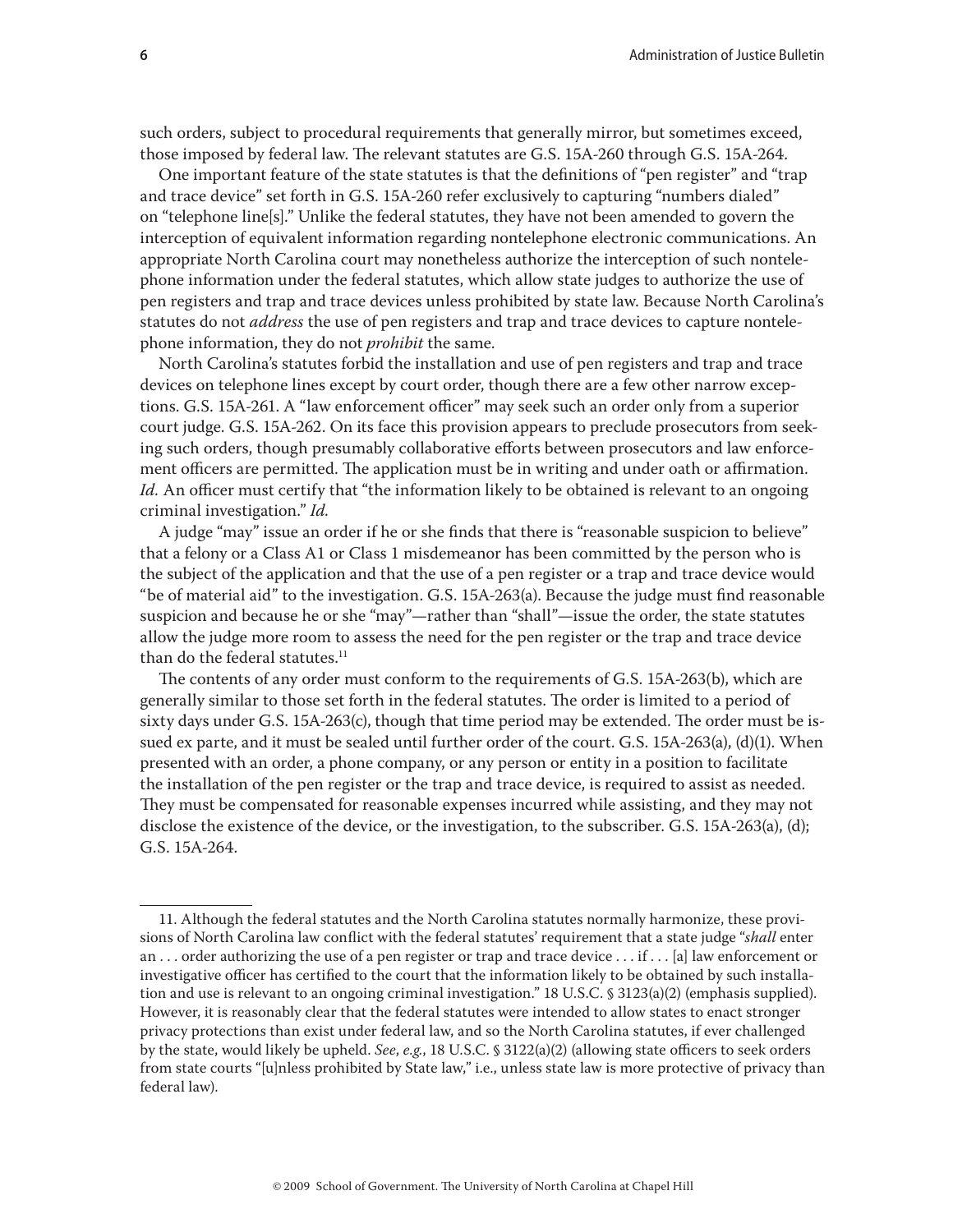#### **Practice and Procedure**

#### *Telephone lines*

When seeking authorization to use a trap and trace device or a pen register *on a telephone line*, it is necessary to comply with both the federal statutes and the state statutes. Fortunately, the North Carolina statutory scheme was designed with the federal statutory scheme in mind. In effect the federal statutes establish a minimum set of procedural protections that the state statutes slightly exceed with respect to the use of a trap and trace device or a pen register on a telephone line. Thus compliance with the federal statutes will follow as a matter of course from compliance with the state statutes.

As discussed above, compliance requires that a sworn, written application be submitted by a law enforcement officer to a superior court judge and that the application establish reasonable suspicion to believe that the order would materially aid the investigation of a felony or a Class A1 or Class 1 misdemeanor. If these conditions are met, the court may enter a sealed, ex parte order valid for no more than sixty days. It should contain the statutorily required information. If criminal charges ultimately result, the order and the resultant data appear to be discoverable under G.S. 15A-902(a)(1).

#### *Other methods of communication*

To obtain an order authorizing the use of a trap and trace device or a pen register on a communication method *other than a telephone line*, it is necessary to comply only with the federal statutes, as the state statutes do not apply. Compliance requires that a sworn, written application be submitted by an officer to a superior court judge. The application must certify the relevance of the requested authorization to a criminal investigation. The court need not make an independent determination of relevance, but rather must issue an ex parte order, presumptively sealed, and valid for no more than sixty days. It should contain the statutorily required information, as described above, and is subject to discovery if criminal charges result.

#### *Post-cut-through dialed digits*

One problematic issue regarding the use of pen registers and trap and trace devices on telephone lines merits separate discussion. The federal statutes require that law enforcement "shall use technology reasonably available to it that restricts the recording or decoding of electronic or other impulses to the dialing, routing, addressing, and signaling information utilized in the processing and transmitting of wire or electronic communications so as not to include the contents of any wire or electronic communications." 18 U.S.C. § 3121(c). This appears to be an attempt to address the fact that a pen register typically records all dialed digits, including digits dialed after a connection is made. These so-called post-cut-through dialed digits may include account numbers, passwords, and other protected call content (e.g., when a person uses a telephone to check a bank account balance) that should not be available to officers or prosecutors except through a wiretap order.

Apparently, however, there is no "technology . . . that restricts" pen registers so that they do not record post-cut-through dialed digits. It appears that courts have not generally focused on, or perhaps even been aware of, this problem and that many pen register orders have been issued without regard to this issue. Recently, however, a number of decisions have addressed this concern. The decisions have generally agreed that it is improper for law enforcement to obtain information about post-cut-through dialed digits using a pen register, but they have disagreed about the legality of work-around approaches, such as having the post-cut-through dialed digits stripped from the data by the service provider or by a "taint team" of officers not involved in the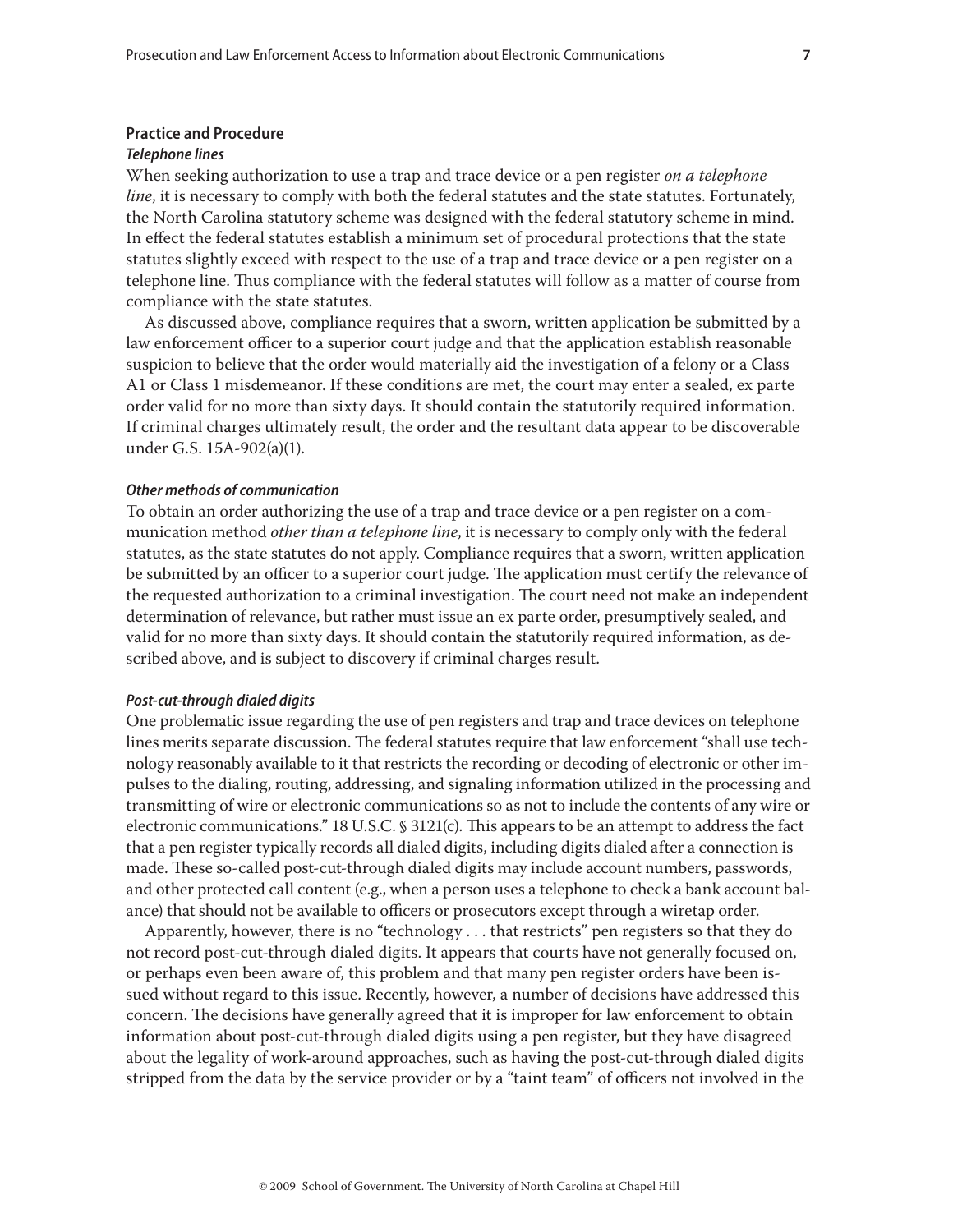investigation before the data is provided to the investigating officers. *See, e.g., In re* United States, 622 F. Supp. 2d 411 (S.D. Tex. 2007) (rejecting government's request to collect post-cut-through dialed digits notwithstanding government's promise not to use such digits for investigative purposes and summarizing the dispute about this issue); *In re* United States, 441 F. Supp. 2d 816 (S.D. Tex. 2006) (rejecting a pen register application that sought access to post-cut-through dialed digits); *In re* United States, 515 F. Supp. 2d 325 (E.D.N.Y. 2007) (same); *In re* United States, 632 F. Supp. 2d 202 (E.D.N.Y. 2008) (approving a pen register application that stated that the service provider would record post-cut-through dialed digits and transmit them to law enforcement but that law enforcement would immediately delete them); *In re* United States, 2008 WL 5255815 (E.D.N.Y. Dec. 16, 2008) (unpublished) (rejecting a pen register application to the extent that it would permit the pen register to record post-cut-through dialed digits, even if the digits

were not transmitted to law enforcement or were immediately deleted by law enforcement). No reported North Carolina case addresses the issues surrounding post-cut-through dialed digits. Although the North Carolina statutes do not contain the federal requirement regarding restricting recording of electronic impulses that constitute the content of communications, 18 U.S.C. § 3121(c) makes that requirement applicable to orders issued "under State law" as well. Furthermore, even as a matter of state law alone, obtaining such information requires a wiretap order*.* Specifically, G.S. 15A-287 makes it illegal to "intercept" an electronic communication without a court order; G.S. 15A-286(13) defines "intercept" as acquiring the content of a communication through the use of an electronic or mechanical device. Thus law enforcement officers should offer to implement, and judges should require, procedures designed to ensure that officers do not receive or review any information about the content of communications. The federal cases discussed above may provide a starting point for crafting such procedures.

#### *Remedies for noncompliance*

Finally, it is worth considering the consequences of a law enforcement officer's unauthorized use of a pen register or a trap and trace device. Because the use of such a device does not violate a reasonable expectation of privacy, suppression is not required by the Fourth Amendment exclusionary rule. Nor do the federal or state pen register statutes provide for statutory exclusion. Thus suppression is appropriate only if a judge finds a "substantial violation" of the state statutes under the general statutory exclusionary rule, G.S. 15A-974, which would only be possible with respect to the use of a pen register or a trap and trace device on a telephone line because that is the only type of use that is addressed in G.S. Chapter 15A. However, an officer who uses a pen register or a trap and trace device without authorization commits a federal felony under 18 U.S.C. § 3121 and a Class 1 misdemeanor under G.S. 15A-261.

#### **Wiretaps**

#### **What Are They?**

Historically, the term "wiretap" referred to a device that allowed law enforcement to listen to all telephone calls involving a specified phone line. However, both the federal and state statutes governing such devices also encompass the interception of the content of other wire and electronic communications, not just telephone calls. *See generally* 18 U.S.C. §§ 2510–22; G.S. 15A-286 through G.S. 15A-298*.* Thus the term "wiretap" is now used to refer to the interception of the content of electronic communications in any format, whether the communications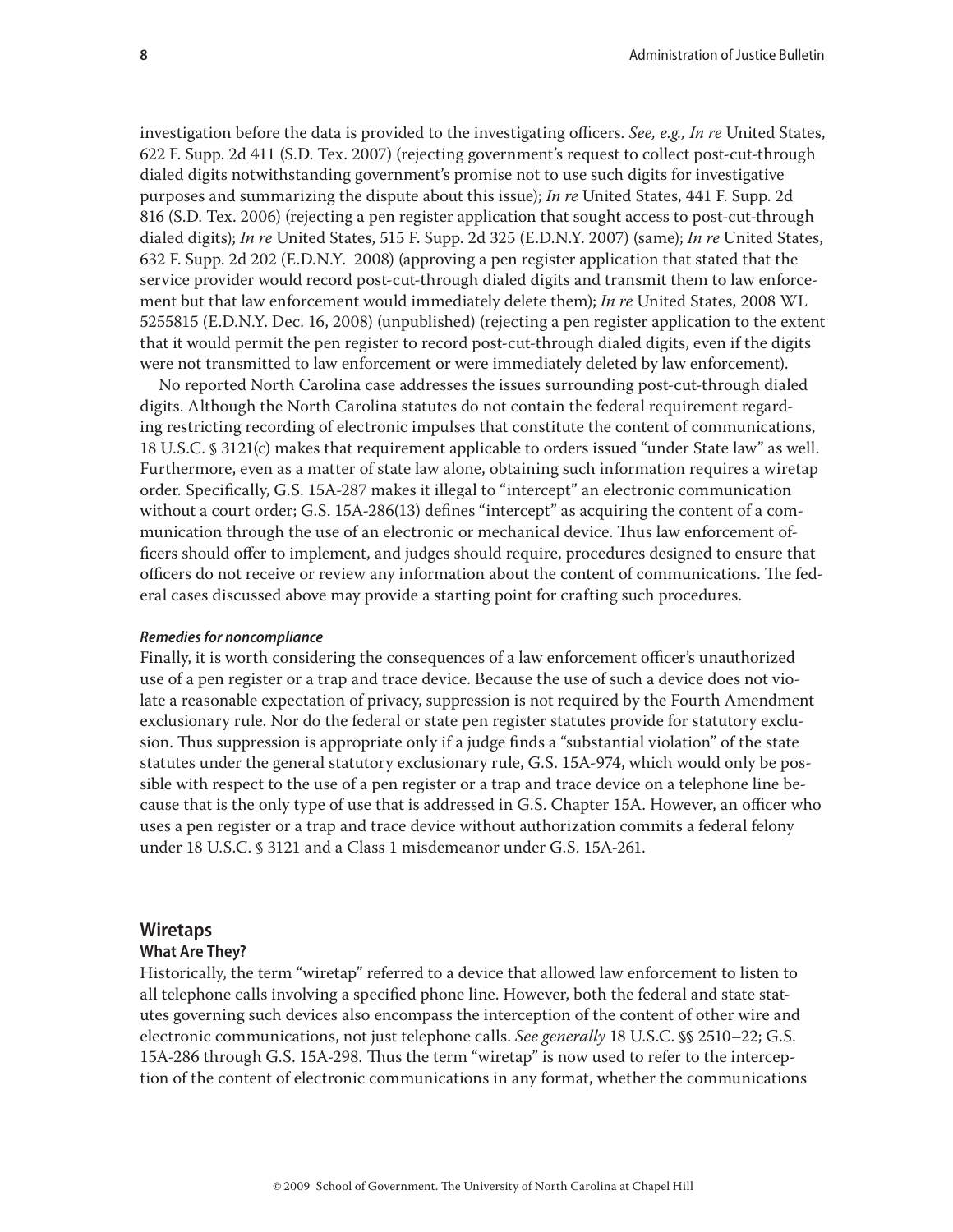occur via phone, fax, e-mail, text messaging, etc. *See*, *e.g.*, United States v. Councilman, 418 F.3d 67 (1st Cir. 2005) (en banc). Wiretaps are relatively rare; most are for drug offenses. Statistics gathered by the Administrative Office of the United States Courts (USAOC) indicate that about 2,000 state and 500 federal wiretap orders are issued each year. In 2007, the USAOC reported that just five wiretap orders were issued by North Carolina's state courts, four of which were for drug offenses. *See* Administrative Office of the United States Courts, 2007 Wiretap Report, *available at* www.uscourts.gov/wiretap07/contents.html). However, the SBI states that the USAOC's statistics should be interpreted to mean that wiretap orders were issued in five *investigations*, not that only five *orders* were issued.

# **Federal Constitution**

Individuals have a reasonable expectation of privacy in the content of their wired telephone communications, so a wiretap of such communications is a search for Fourth Amendment purposes. Katz v. United States, 389 U.S. 347 (1967). Some have argued that, because cordless phones broadcast the content of telephone calls in an easily intercepted format, one cannot not have a reasonable expectation of privacy in the content of a conversation held on a cordless phone. (This argument implies that it would not be a search to listen in on cordless phone calls using a radio frequency scanner.) *See*, *e.g.*, State v. McGriff, 151 N.C. App. 631, 638 n.1 (2002). Theoretically, this analysis might be extended to cellular phones, but the calls are encrypted, making the argument both weaker and less likely to arise. *See generally* 2 Wayne R. LaFave ET AL., CRIMINAL PROCEDURE § 4.3(b) (3d ed. 2007). The constitutional status of the contents of other methods of electronic communication is also not perfectly clear, as described below under the heading "Stored Electronic Communications." Still, existing precedent tends to suggest, and a cautious officer or prosecutor should therefore assume, that the content of most electronic communications is normally subject to a reasonable expectation of privacy.<sup>12</sup>

That said, wiretaps are so thoroughly regulated by statute that the statutory scheme has largely supplanted the Fourth Amendment as a constraint on the conduct of law enforcement. The statutory scheme appears to be more protective of individual privacy than the Fourth Amendment requires—for example, the relevant statutes demand findings above and beyond probable cause in order to permit the use of a wiretap—so that in virtually all cases, compliance with the relevant statutes should suffice to ensure compliance with the Fourth Amendment.

#### **Federal Statutes**

The key federal law is the Wiretap Act, 18 U.S.C. §§ 2510–21, sometimes called "Title III" because it was enacted as Title III of the Omnibus Crime Control and Safe Streets Act of 1968. With few exceptions, the act makes wiretapping without a court order a felony.<sup>13</sup> 18 U.S.C. § 2511. Of particular importance to North Carolina law enforcement officers and prosecutors, the statute also provides that, if authorized by state law, "[t]he principal prosecuting attorney of any State, or the principal prosecuting attorney of any political subdivision thereof," may seek

<sup>12.</sup> When a person is informed that his or her communications are subject to monitoring or recording, this is normally sufficient to defeat any expectation of privacy. For example, inmates who place telephone calls from jails or prisons typically are warned that their calls may be recorded; this overcomes both constitutional and statutory objections to such recordings. *See*, *e.g.*, State v. Troy, \_\_\_ N.C. App. \_\_\_ , 679 S.E.2d 498 (2009) (holding that the defendant, a jail inmate, implicitly consented to having his telephone calls recorded by making the calls after being informed that they would be recorded).

<sup>13.</sup> The exceptions to this rule include emergency situations as defined in 18 U.S.C. § 2518(7).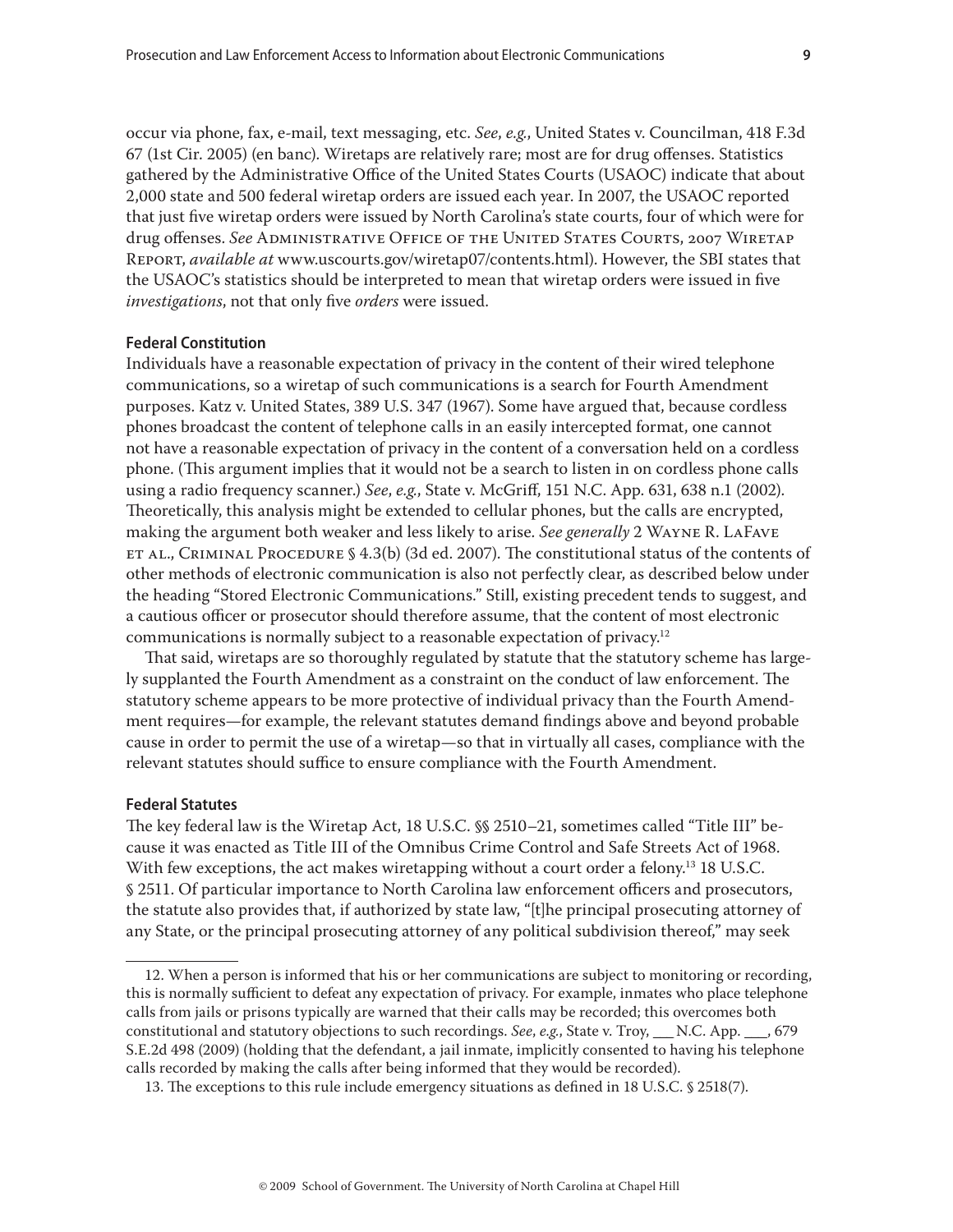a wiretap order from an appropriate state judge. 18 U.S.C. § 2516(2). Thus, whereas the federal pen register statute awards state judges the power to authorize the use of pen registers and trap and trace devices unless state law explicitly *removes* such authority, the federal wiretap statute reverses the presumption, giving state judges the power to authorize the use of wiretaps only if state law explicitly *grants* such authority. Even then, any state wiretap order must be issued "in conformity with [federal law] *and* with the applicable State statute." *Id.* (emphasis supplied). Thus North Carolina officers, prosecutors, and judges should be familiar with the basic outlines of federal law, as well as with the relevant state statutes.

The federal statutes limit who may apply for a wiretap order. Wiretap orders concerning "wire or oral communications"—essentially, phone calls—may be sought from a federal judge only if a high-level official within the United States attorney general's office approves the application in connection with an investigation into certain enumerated crimes. 18 U.S.C. § 2516(1). Wiretap orders concerning other "electronic communications"—such as e-mails and text messages—may be sought from a federal judge upon the approval of any federal prosecutor in connection with an investigation into any federal felony. 18 U.S.C. § 2516(3). The application must be in writing, under oath or affirmation, and must contain the information listed in 18 U.S.C. § 2518(1), including a complete statement of facts supporting the application.

The judge to whom the application is submitted "may enter an ex parte order" authorizing a wiretap if the judge finds probable cause to believe that (1) an individual is committing, has committed, or is about to commit one of the offenses listed in 18 U.S.C. § 2516; (2) "communications concerning that offense" will be obtained through the wiretap; (3) "normal investigative procedures" short of wiretapping have failed or are too dangerous; and (4) "the facilities from which, or the place where, the wire . . . communications are to be intercepted are being used, or are about to be used, in connection with the commission of such an offense, or are leased to, listed in the name of, or commonly used by such person." 18 U.S.C. § 2518(3). The application, and any order issued, must be sealed. 18 U.S.C. § 2518(8)(b).

The order must provide particular information about the identity of the person whose communications are to be intercepted, the type of communications that may be intercepted, which agency is authorized to do the wiretapping, and so forth. 18 U.S.C. § 2518(4). The order shall, upon the applicant's request, compel the assistance of the suspect's landlord, the phone company, or other people or entities that are in a position to aid in effectuating the wiretap. *Id.*

The order may not last longer than necessary, and in any event, not longer than thirty days, though it may be renewed for up to thirty days at a time. 18 U.S.C. § 2518(5). The order may require that reports be made to the issuing judge "showing what progress has been made toward achievement of the authorized objective and the need for continued interception." 18 U.S.C. § 2518(6).

The order "shall contain a provision" that the wiretap "be conducted in such a way as to minimize the interception of communications not otherwise subject to interception," that is, communications that are not pertinent to the investigation that gave rise to the wiretap. 18 U.S.C. § 2518(5). The statute does not specify how this is to be accomplished, and courts have generally upheld efforts at minimization, such as listening to the first two minutes of every phone call and then ending monitoring if the call is not relevant. *See* 2 WAYNE R. LAFAVE ET AL., CRIMINAL Procedure 497 (3d ed. 2007).

Within ninety days of the denial or expiration of a wiretap order, a judge must serve an inventory on "the persons named in the order or the application, and such other parties to intercepted communications as the judge may determine  $\dots$  is in the interest of justice." 18 U.S.C. § 2518(8)(d).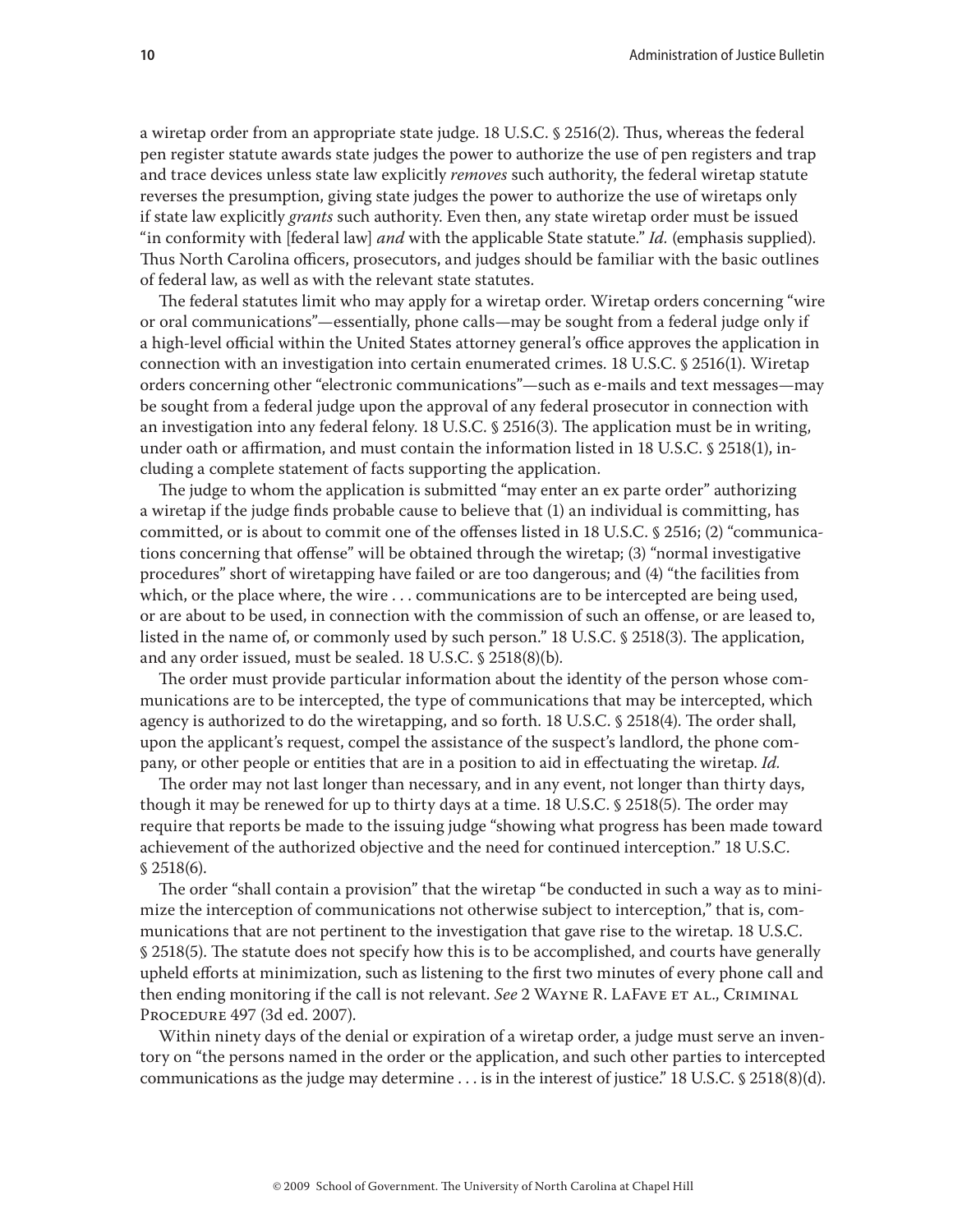The inventory must provide basic information, such as the date of the application, the period of interception, if any, and whether or not communications were, in fact, intercepted.

Because some suspects use multiple phone lines, sometimes in an attempt to evade wiretapping, the statute allows so-called roving wiretaps, which allow the wiretapping of any phone line used by a suspect without specific advance authorization as to each line. 18 U.S.C. § 2518(11)(b). Roving wiretaps are permitted only upon application by a federal law enforcement officer with approval from a senior official in the United States attorney general's office. *Id.*

#### **State Statutes**

As authorized under federal law, the General Statutes provide for the issuance of wiretap orders. The state statutes, which begin with G.S. 15A-286, often track, and are intended to conform to, federal law "except where the context indicates an intent to provide safeguards even more protective of individual privacy and constitutional rights." G.S. 15A-297. (There would be no point to drafting statutes less protective of privacy than are the federal statutes; as noted above, any state order must comply with federal law.) They generally prohibit the interception of "any wire, oral, or electronic communication" without authorization, meaning that the state statutes, like the federal statutes, apply to a range of technologies other than telephones. G.S. 15A-287. Wiretapping without authorization, such as a court order, is a Class H felony. *Id*.

Only the North Carolina attorney general or his designee may apply for an order authorizing the use of a wiretap. G.S. 15A-291. The head of any law enforcement agency, or any district attorney, may request that the attorney general submit an application. The procedure for making such a request is outlined in G.S. 15A-292. However, the attorney general may decline to do so or may submit an application without such a request. *Id.* In practice, counsel for the SBI is the contact point for wiretap requests.

An application is proper only if a wiretap would provide evidence of, or would expedite the apprehension of a person indicted for, one of the offenses listed in G.S. 15A-290. The list is extensive, and includes drug trafficking, murder, kidnapping, robbery, rape, and sexual offenses. It also includes "[a]ny felony offense against a minor" and felony offenses against jurors, witnesses, certain government officials, and so forth. *Id.*

The application must be submitted to a three-judge review panel, G.S. 15A-286(16), "composed of such judges as may be assigned by the Chief Justice" of the state supreme court or by another justice acting as his or her designee, G.S. 15A-291(a). The application "shall comply with all procedural requirements" set forth in 18 U.S.C. § 2518, and the statute lists various requirements that are taken nearly verbatim from the federal statute. G.S. 15A-291(d).

The review panel "may enter an ex parte order" upon a finding of the same four factors described that must be found under federal law. *Compare* G.S. 15A-293(a) *with* 18 U.S.C. § 2518(3). As is true of applications, orders "shall comply with all procedural requirements" set forth in 18 U.S.C. § 2518, G.S. 15A-291(d), and the statute again lists various requirements that are taken nearly verbatim from the federal statute. G.S. 15A-293(b). Both applications and orders must be sealed. G.S. 15A-293(d)(2). No judge who participates in a review panel may preside "at any trial or proceeding resulting from or in any manner related to information gained pursuant to a lawful electronic surveillance order issued by that panel." G.S. 15A-291(c).

The time limits are the same as under federal law, that is, no longer than necessary and not longer than thirty days, renewable. G.S. 15A-293(c). The judicial review panel may require periodic progress reports that establish the need for continued interception. G.S. 15A-293(d). The same minimization requirement applies as under federal law. *See* 15A-293(c)*.* Roving wiretaps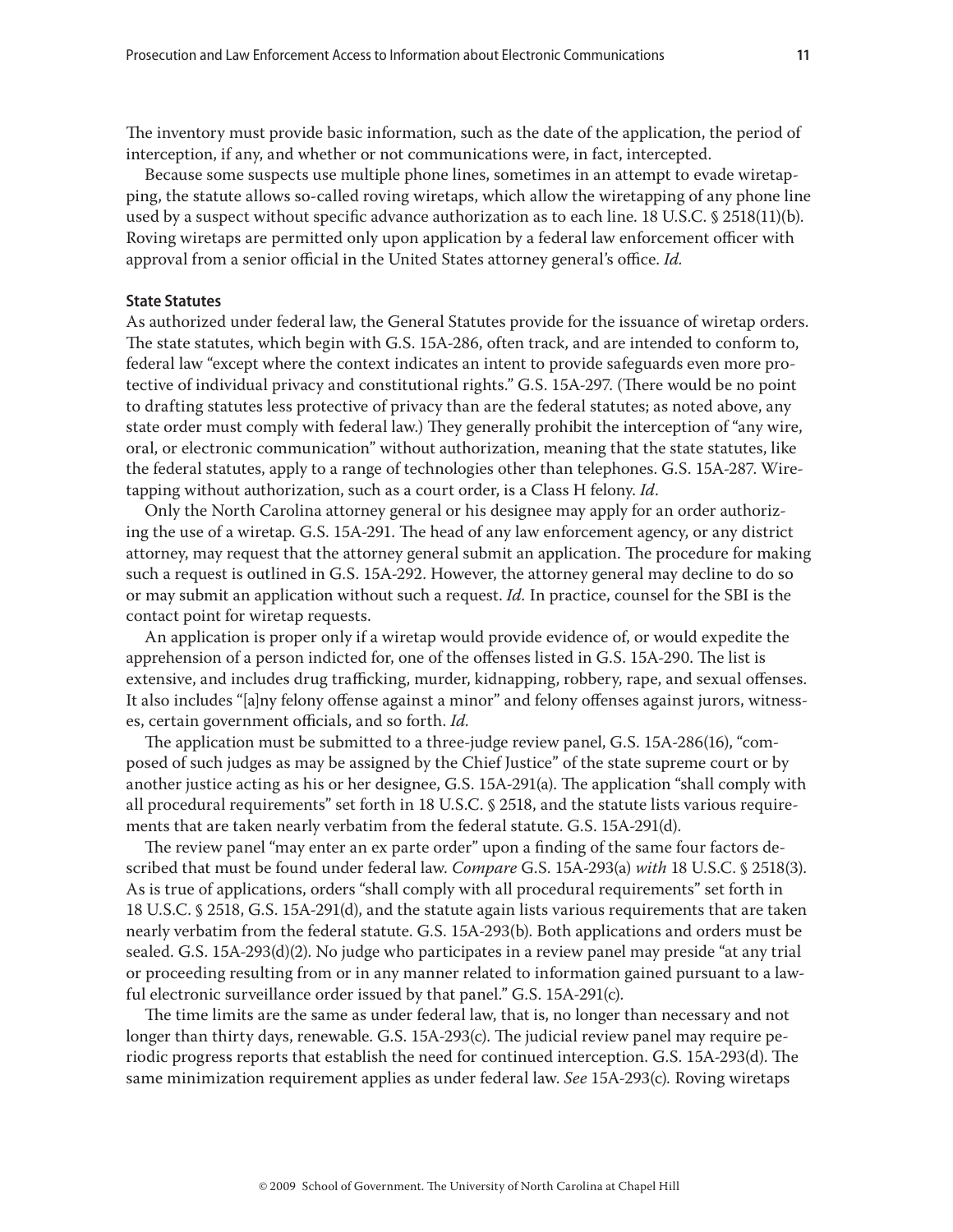are authorized under G.S. 15A-294(i). The same inventory requirement applies as under federal law. G.S. 15A-294(d). The state may appeal, ex parte and in camera, from the denial of an application. G.S. 15A-294(h)(2).

The state statutes contain a few provisions that are different from the federal statutes. First, state law only permits the results of a wiretap to be used at trial if each party has been provided with a copy of the application and order at least twenty working days before trial. G.S. 15A-294- (f). Second, the statutes provide that the SBI "shall own or control and may operate" any equipment used to implement a wiretap. G.S. 15A-293(e).

# **Practice and Procedure**

This is a complex area of law. Because violations of the law may require the suppression of evidence, as explained below, and because violations of the law may be serious crimes, law enforcement officers and prosecutors should proceed with caution. An officer or prosecutor who is interested in obtaining a wiretap order should have the head of his or her agency contact the legal department of the SBI and should follow the lead of that agency and the attorney general's office in navigating the process.

Judges considering wiretap applications should be especially attentive to whether other investigative procedures have been tried or have been shown to be dangerous or unlikely to succeed, *see generally* 2 Wayne R. LaFave et al., Criminal Procedure § 4.6(e) (3d ed. 2007), and whether the minimization requirement has been met. *See generally id.* §4.6(h). Regarding the latter issue, there is some authority suggesting that an applicant should disclose whether he or she intends to use civilians to monitor the wiretap, a practice that is especially common when the conversations to be intercepted are likely to be in a language other than English. *See, e.g.*, United States v. Lopez, 300 F.3d 46 (1st Cir. 2002) (holding that "the government must disclose its intention to use civilian monitors" so that the court can craft an order ensuring minimization).

Under the federal statutes a defendant may move to suppress the results of a wiretap, and if the wiretap was not properly authorized under the statute, the results must be suppressed. 18 U.S.C. § 2515; 18 U.S.C. § 2518(10). State law likewise provides that a defendant may move to suppress the results of a wiretap based on noncompliance with the statute.<sup>14</sup> G.S. 15A-294(g). Federal case law provides, however, that suppression is not appropriate in response to minor, technical violations of the wiretap laws. United States v. Donovan, 429 U.S. 413 (1977); United States v. Giordano, 416 U.S. 505 (1974); United States v. Chavez, 416 U.S. 562 (1974). *See generally*  2 Wayne R. LaFave et al., Criminal Procedure § 4.6(m) (3d ed. 2007).15

If a motion to suppress is granted in a wiretap case, the state may appeal the order on an interlocutory basis. *See* G.S. 15A-294(h)(1). A wiretap order and any resultant data or recordings appear to be discoverable under G.S. 15A-902(a)(1) if criminal charges result.

<sup>14.</sup> Although only the state may violate the Fourth Amendment, a private person may violate the wiretap statutes; the results of a private person's illegal wiretapping activity must be suppressed in any civil or criminal proceeding. *See*, *e.g.*, United States v. Crabtree, 565 F.3d 887 (4th Cir. 2009); Rickenbaker v. Rickenbaker, 290 N.C. 373 (1976); Kroh v. Kroh, 152 N.C. App. 347 (2002); State v. Shaw, 103 N.C. App. 268 (1991).

<sup>15.</sup> Interestingly, the federal statute's exclusionary rule applies only to interceptions of "wire or oral" communications, not electronic communications, apparently because, at one time, electronic communications were viewed as less deserving of protection than wire and oral communications. *See* 2 Wayne R. LAFAVE ET AL., CRIMINAL PROCEDURE § 4.6(m) (3d ed. 2007). However, North Carolina's statutory exclusionary rule encompasses electronic communications as well. *See* G.S. 15A-294(g).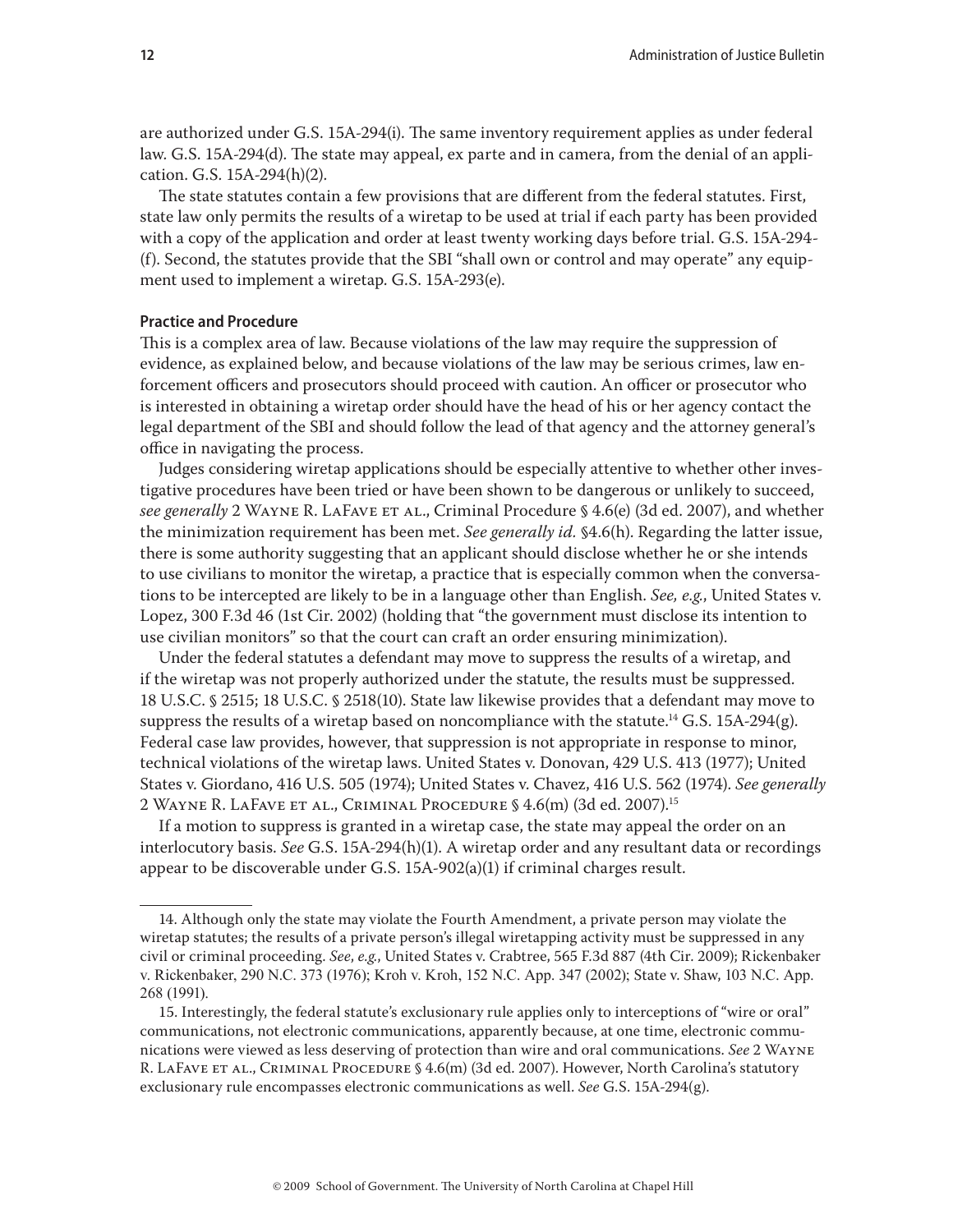# **Stored Electronic Communications**

### **What Are They?**

Copies of certain electronic communications—such as text messages and e-mails—may be held by service providers during or after transmission of those communications.<sup>16</sup> Federal statutes regulate the ability of law enforcement officers and prosecutors to access the content of these stored communications—in effect, to obtain something akin to a retrospective wiretap.

Service providers also may possess envelope information about electronic communications, that is, they may be able to generate logs indicating when and with whom a particular subscriber communicated, without disclosing the content of the communications. The ability of law enforcement officers and prosecutors to access this information is also determined mostly by federal statutory law. Phone records are the most frequently sought type of envelope information. The rules regarding phone records, discussed above, are generally applicable to other technologies, discussed below, as well.

### **Federal Constitution**

The contents of traditional paper mail are subject to a reasonable expectation of privacy while in the hands of the postal service. *See*, *e.g.*, United States v. Jacobsen, 466 U.S. 109, 114 (1984) ("Letters and other sealed packages are in the general class of effects in which the public at large has a legitimate expectation of privacy.") As noted above, the content of telephone calls also is protected. Thus, although one could argue that the content of an e-mail or a text message is not subject to a reasonable expectation of privacy on the theory that it is disclosed to a telecommunications service provider without any protective packaging, existing precedent tends to suggest otherwise. *See* 2 Wayne R. LaFave et al., Criminal Procedure § 4.4(c) (3d ed. 2007).

Even if the content of electronic communications is generally subject to a reasonable expectation of privacy, however, there may be exceptions and limitations to that expectation. Determining if a particular e-mail, for example, is subject to a reasonable expectation of privacy may depend on factors including whether

- the sender was an employee, whose employer warned him or her that messages sent from his or her work computer were subject to inspection;
- the sender's Internet service provider (ISP) provided for monitoring in its user agreement; and
- a third party received and reviewed the message before it was obtained by law enforcement.

#### *See generally id.* at § 4.4(e).

There are a few federal cases that explore these issues. *See generally*, *e.g.*, Warshak v. United States, 532 F.3d 521 (6th Cir. 2008) (en banc) (vacating as unripe a district court's order that was based in part on the conclusion that the contents of e-mail are subject to a reasonable expectation of privacy and suggesting that whether a reasonable expectation of privacy exists may depend in part on the terms of service or user agreement that applies to the e-mail account); Quon v. Arch Wireless Operating Co., Inc., 529 F.3d 892 (9th Cir. 2008) (holding that text messages are subject to a reasonable expectation of privacy); Guest v. Leis, 255 F.3d 325, 333 (6th Cir.

<sup>16.</sup> As noted in the introduction, such communications may also be stored on an end user's computer, cellular phone, or other electronic device, but searches of those devices are beyond the scope of this bulletin.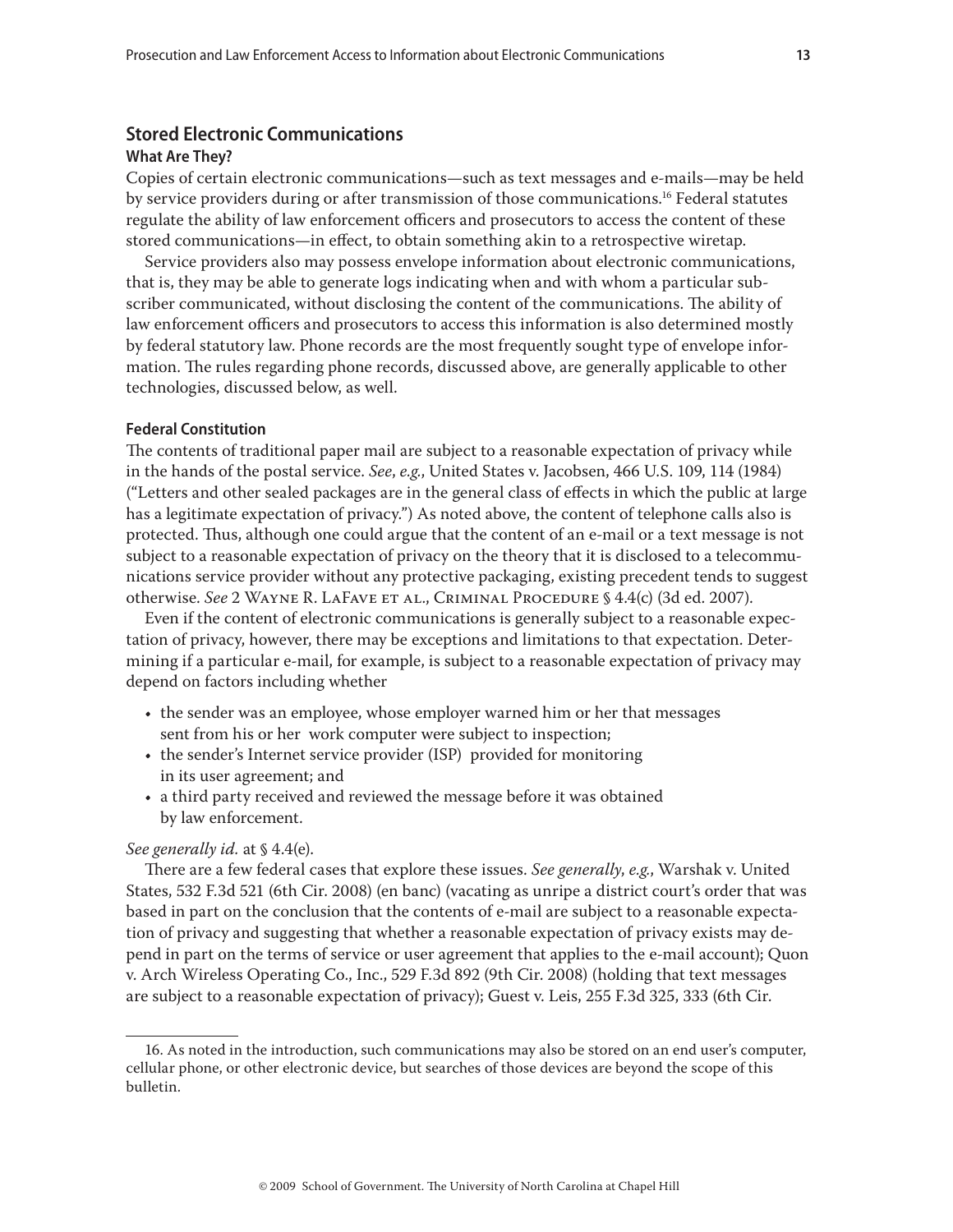2001) ("Users would logically lack a legitimate expectation of privacy in the materials intended for publication or public posting. They would lose a legitimate expectation of privacy in an e-mail that had already reached its recipient; at this moment, the e-mailer would be analogous to a letter-writer, whose expectation of privacy ordinarily terminates upon delivery of the letter."); United States v. Polizzi, 549 F. Supp. 2d 308 (E.D.N.Y. 2008) (Weinstein, J.) ("Courts have generally found a reasonable expectation of privacy in the email messages themselves."). There may be so few cases in part because of the extensive federal statutory scheme that governs law enforcement access to the content of electronic communications; as is true in the wiretap context, the statutory scheme has largely supplanted constitutional considerations.

Envelope information regarding electronic communications likely is unprotected by the Fourth Amendment, just as envelope information regarding telephone calls is unprotected.

#### **Federal Statutes**

Many service providers are subject to federal statutes that regulate the disclosure of both the content of stored electronic communications and envelope information about such communications. The statutory scheme is set forth in the Stored Communications Act (SCA), 18 U.S.C. §§ 2701–12. The details of the SCA can be confusing, but in general the SCA makes it a crime to access stored wire or electronic communications without authorization, 18 U.S.C. § 2701, and sets forth procedures by which law enforcement may obtain authorization, 18 U.S.C. § 2703.

State officers and prosecutors must understand and comply with federal law not only to avoid committing a federal crime and risking civil liability, but also because service providers, which also may face civil liability for improper disclosure of stored electronic communications, will refuse to comply with orders that do not satisfy the federal statutes. As discussed below, the General Statutes do not regulate access to stored electronic communications, making federal law the only relevant body of authority.

#### *Covered service providers and communications*

The statute regulates the disclosure of information held by two types of service providers. The rules for the two types of providers are sometimes different, so it is important to categorize a service provider correctly.

**Electronic communication services.** The first type of service provider is an *electronic communication service* (ECS), which is "any service which provides to users thereof the ability to send or receive wire or electronic communications."17 A company that offers e-mail accounts, such as an ISP or a cellular telephone company, would be an ECS.

In order for a communication held by an ECS to fall within the scope of the SCA, the communication must be held in "electronic storage." That term is defined in 18 U.S.C. § 2510(17) to mean "temporary, intermediate storage . . . incidental to . . . transmission," or "any storage . . . for purposes of backup protection."18 Most communications held by ECSs, including most communications in which law enforcement officers are likely to be interested, will fall within this definition. The main concern regarding the definition is whether it includes opened e-mails and text messages stored on service providers' servers. That issue is addressed below.

<sup>17. 18</sup> U.S.C. § 2510(15) (definition of "electronic communication service" in the Wiretap Act). *See also* 18 U.S.C. § 2711 (importing into the Stored Communications Act (SCA) the definitions of terms defined in 18 U.S.C. § 2510).

<sup>18.</sup> Again, this definition is imported into the SCA by operation of 18 U.S.C. § 2711.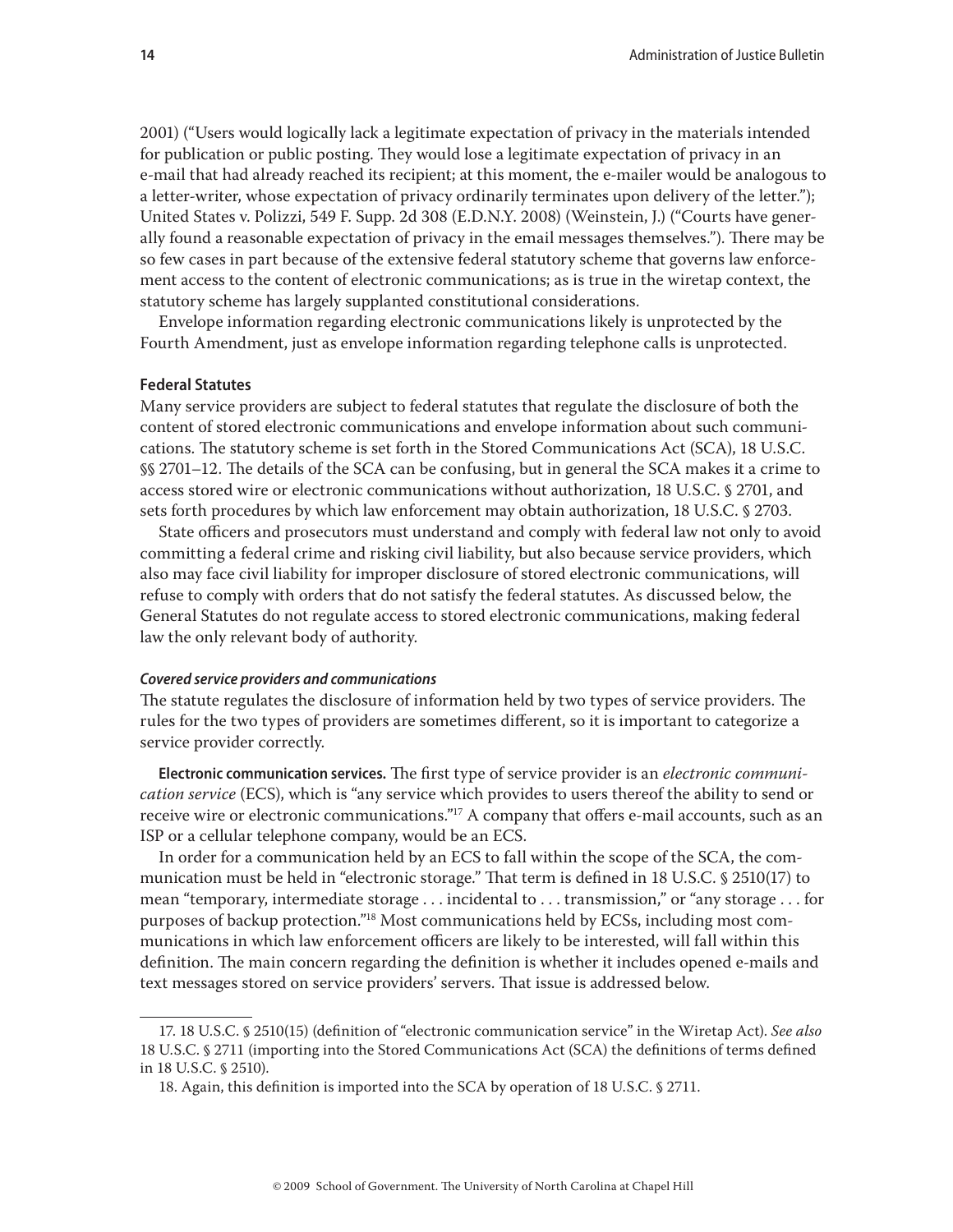**Remote computing services.** Under 18 U.S.C. § 2711 a *remote computing service* (RCS) is an entity that "provi[des] to the public . . . computer storage or processing services by means of an electronic communications system." A Web-based data backup business that allows users to upload data to its servers for a monthly fee would be an RCS, though many other types of entities store or process users' data, making them, at least arguably, RCSs.

In order for a communication held by an RCS to fall within the scope of the SCA, the communication must be held "on behalf of, and received . . . from . . . a subscriber or customer . . . solely for the purpose of providing storage or computer processing services to such subscriber or customer." 18 U.S.C. § 2702(a)(2). Again, most communications held by RCSs will fall within this definition.

It is often difficult to determine whether an entity is an ECS, an RCS, or neither. A single provider may offer multiple services, sometimes acting as an ECS, sometimes acting as a RCS, and other times acting as neither. For example, Google usually acts as an ECS with respect to Gmail account holders, but it usually acts as an RCS with respect to account holders who store copies of word processing documents online using Google Docs. Although eBay is likely neither an ECS nor an RCS in most capacities, it may act as an ECS when it allows prospective buyers and sellers to send messages to one another. When law enforcement officers seek to compel a service provider to disclose information, the key issue is what role the service provider is playing with respect to the information in question.

#### *General prohibition against voluntary disclosure*

The SCA generally prohibits ECSs and RCSs from voluntarily providing the "contents of a communication" or a "record . . . pertaining to a subscriber or customer" to law enforcement. 18 U.S.C. § 2702(a). As a result, law enforcement officers normally may obtain relevant information from an ECS or an RCS only through compulsory disclosure, discussed below.

However, the rule prohibiting voluntary disclosure has one important caveat: it applies only if the ECS or RCS provides services "to the public." As noted above, the very definition of an RCS requires that it provide services "to the public." The definition of ECS contains no such requirement, but the voluntary disclosure prohibition in the SCA applies only to ECSs that provide services "to the public." 18 U.S.C.  $\frac{2702(a)(1) \& (3)}{1}$ . Thus a nonpublic service provider—such as a large corporation, government agency, or university that maintains its own e-mail servers for the use of its own employees or students—may voluntarily provide the content of communications and noncontent records to law enforcement, should it so desire, subject only to any limitations that the Fourth Amendment may impose. Commercial service providers such as AOL, Yahoo!, Google, and most cellular telephone service providers, may not. Thus law enforcement officers normally will need to seek compulsory disclosure of such material.<sup>19</sup>

<sup>19.</sup> There are a few exceptions in the statute, under which an electronic communication service (ECS) or a remote computing service (RCS) that provides services "to the public" may voluntarily disclose information. 18 U.S.C. § 2702(b). However, the exceptions that are relevant to law enforcement are quite narrow.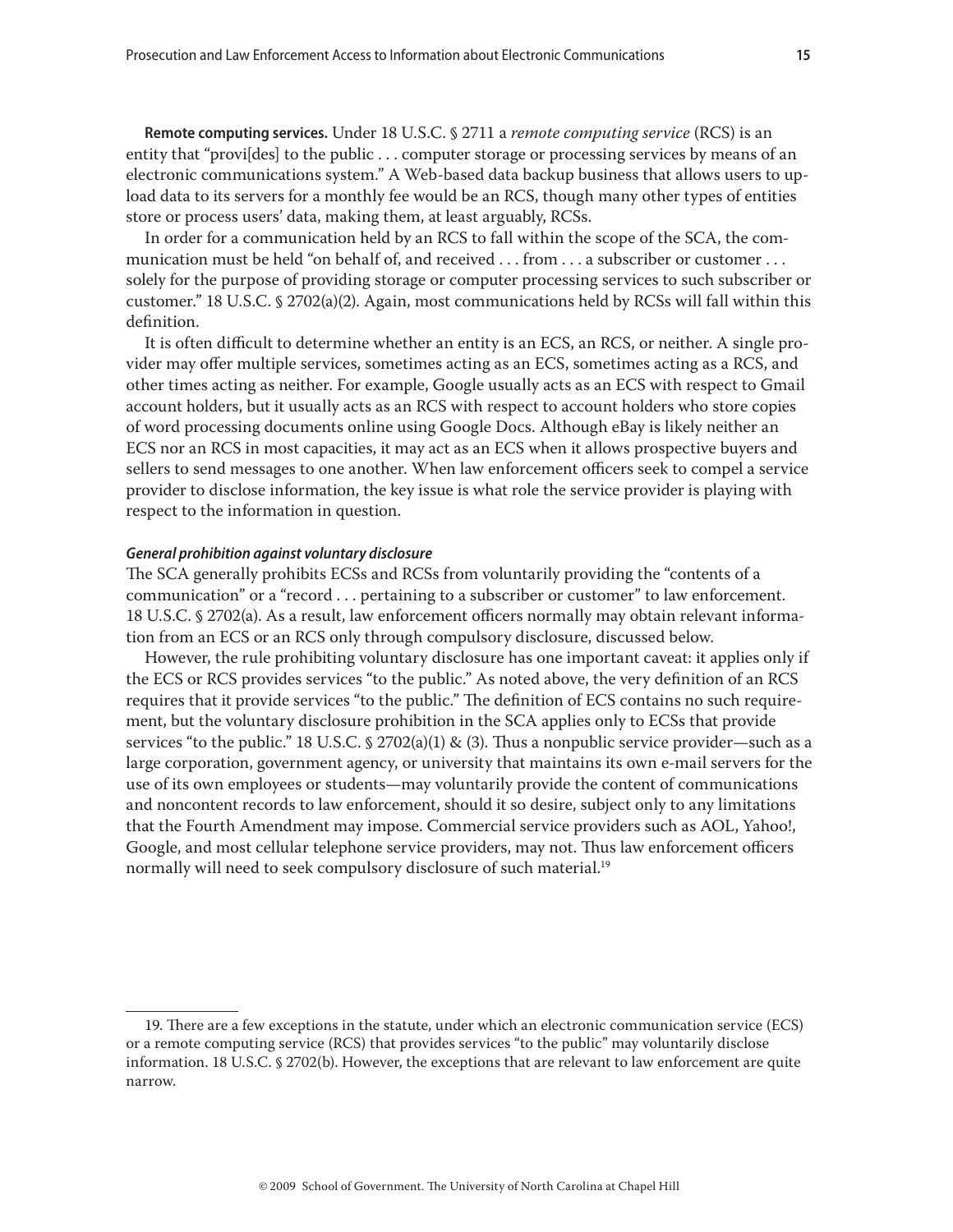#### *Compulsory disclosure*

Law enforcement officers can turn to 18 U.S.C. § 2703 for guidance on the information that is available to them through compulsory disclosure and the showing that they must make in order to obtain such disclosure. The statute establishes five separate sets of rules: three for various form of content and two for various forms of noncontent information.

# **Content rules.**

- The contents of an electronic communication stored by an ECS for less than 180 days—such as recent, unopened e-mails—can be obtained only through a search warrant. 18 U.S.C. § 2803(a). This is the highest level of protection offered by the SCA.
- The contents of an electronic communication stored by an ECS for more than 180 days may be obtained through (1) a search warrant, (2) a subpoena, or (3) a court order,<sup>20</sup> based on a showing of "specific and articulable facts showing . . . reasonable grounds to believe that the [information is] relevant . . . to an ongoing criminal investigation." 18 U.S.C. § 2703(d). Although the use of a subpoena or a court order normally requires that prior notice be given to the subscriber, 18 U.S.C.  $\frac{6}{2703(b)(1)(B)}$ , notice may be delayed by up to ninety days if, in the case of a court order, the court finds reason to believe that prior notice would jeopardize the investigation in one of the ways set forth in 18 U.S.C.  $\frac{6}{2705(a)(2)}$  or if, in the case of a subpoena, a "supervisory official" as defined in 18 U.S.C. § 2705(a)(6) makes a similar determination. The ninety-day delay may subsequently be extended if appropriate. 18 U.S.C. § 2705(a)(4).
- The content of an electronic communication stored by an RCS, regardless of the age of the communication or the length of the storage, may be obtained through the same three methods that can be used to obtain content of communications held by an ECS for more than 180 days. 18 U.S.C. § 2703(a).

# **Noncontent rules.**

- All "record[s] or other information pertaining to a subscriber . . . or customer . . . not including the contents of communications," 18 U.S.C. § 2703(c), held by an ECS or an RCS, may be obtained through (1) a search warrant or (2) a court order based on a showing of reasonable grounds to believe that the records are relevant to an ongoing criminal investigation. This is the standard that likely governs e-mail logs and similar documents, discussed below. It is also the provision of law that governs the production of detailed phone records, as discussed under the heading "Phone Records," above.
- Basic subscriber or customer information, held by an ECS or an RCS, including the subscriber or customer's name, address, means of payment, and "telephone connection

<sup>20.</sup> The fact that the SCA allows access to the contents of these communications on a showing of less than probable cause and through instruments more easily obtained than a warrant raises Fourth Amendment questions. If the contents are subject to a reasonable expectation of privacy—which is likely, though not completely certain, as noted above—one could argue that the Fourth Amendment requires a warrant or a valid exception in order to permit disclosure. The question of whether the SCA falls short of the constitutional minimum was raised but not decided in *United States v. McCreary*, 2008 WL 399148 (9th Cir. Feb. 12, 2008) (unpublished) (holding that even if the government should not have been allowed to obtain the defendant's text messages via subpoena, the error was harmless in light of other evidence), and *United States v. Jackson*, 2007 WL 3230140 (D.D.C. Oct. 30, 2007) (unpublished) (although the government sought to obtain text messages by court order rather than warrant, it had full probable cause sufficient to support a warrant, so there was no Fourth Amendment problem).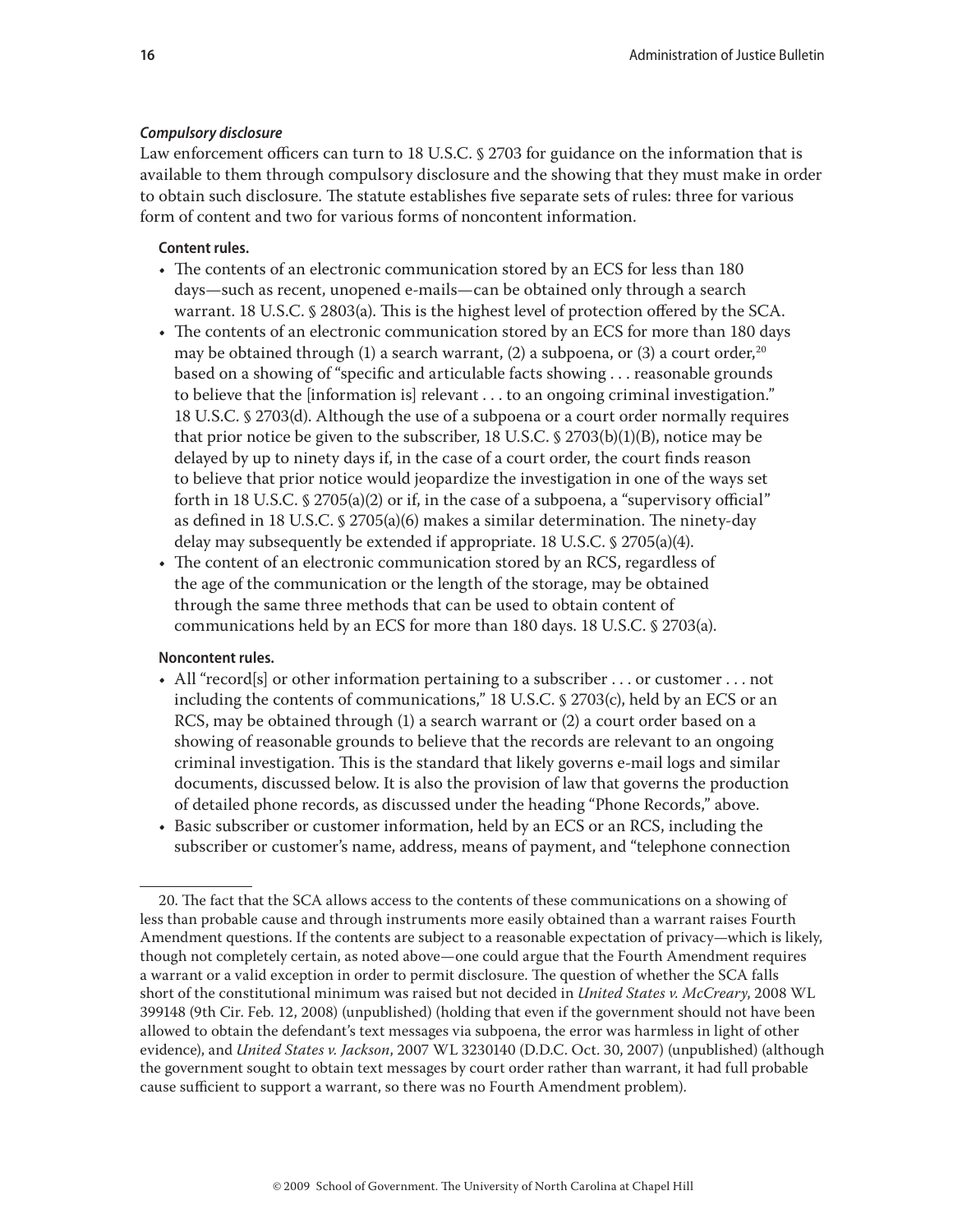through a subpoena or through a search warrant or court order. This is the provision of law that governs the production of basic phone records, also discussed above.

The court orders that may be used in several of the circumstances described above may be issued only by a "court of competent jurisdiction." That term is defined in 18 U.S.C. § 2711 to mean a court described in 18 U.S.C. § 3127, which in turn defines it as any federal appellate or district court, including a magistrate judge, and any state court that is empowered to authorize the use of trap and trace devices. Under G.S. 15A-262, only superior court judges are empowered to do so, meaning that court orders authorizing the disclosure of the contents of, or records about, electronic communications must come from superior court judges.

# *Recurrent issues*

**Opened e-mail.** It is unclear which of the above levels of protection applies to e-mail that has been opened and viewed but left on a service provider's server. An example may help to illustrate the issue. Suppose that A sends B an e-mail. A types up the e-mail, hits send, and the e-mail goes to A's ISP. A's ISP stores a temporary copy of the e-mail in case there are problems with transmission. A's ISP is acting as an ECS, and the copy is clearly in electronic storage, incidental to the transmission of the e-mail. A's ISP then sends the e-mail to B's ISP. B's ISP stores the e-mail until B accesses it. Until B accesses it, B's ISP is acting as an ECS and the e-mail is still in electronic storage incidental to transmission. Now suppose that B accesses the e-mail, reads it, and decides not to delete it, choosing instead to leave it on his ISP's server, perhaps for later reference. What is the status of the e-mail now? There are two possibilities:

- 1. The e-mail is still in "electronic storage" and B's ISP is still acting as an ECS. According to this theory, although the transmission is complete—meaning that the e-mail is no longer stored incidental to transmission (the first prong of the definition of "electronic storage")—it is stored for the purposes of "backup protection" (the second prong). Specifically, this theory assumes the e-mail is being stored for the backup protection of B, not for the backup protection of his ISP.
- 2. The e-mail is no longer in "electronic storage." The argument here is that "backup protection" refers to temporary copies made during transmission, like the copy made by A's ISP before it sent the e-mail to B's ISP, and that when B decided to leave the e-mail on his ISP's server, it was no longer a temporary copy made during transmission. According to this theory, the e-mail is not in electronic storage with an ECS, because it is not in electronic storage at all. But, it does not necessarily follow that the e-mail is totally unprotected under the SCA. Instead, one might argue that when B decided to leave the e-mail on the server, he began to use his ISP as an RCS, rather than an ECS, and the (somewhat less protective) RCS rules therefore apply to the e-mail.

The statutory text doesn't conclusively resolve this dispute about the meaning of "backup protection." The second option, above, reflects the understanding of the SCA held by the United States Department of Justice and several leading commentators. *See generally* Orin S. Kerr, *A User's Guide to the Stored Communications Act, and a Legislator's Guide to Amending It*, 72 Geo. Wash. L. Rev. 1208, 1216–17 (2004); Clifford S. Fishman & Anne T. McKenna, Wiretapping & Eavesdropping: Surveillance in the Internet Age §§ 7:6–7:9 (3d ed. 2008). However, most courts have rejected this position in favor of the first option. *See* Theofel v. Farey-Jones, 359 F.3d 1066 (9th Cir. 2004); Bailey v. Bailey, 2008 WL 324156 (E.D. Mich. Feb. 6, 2008)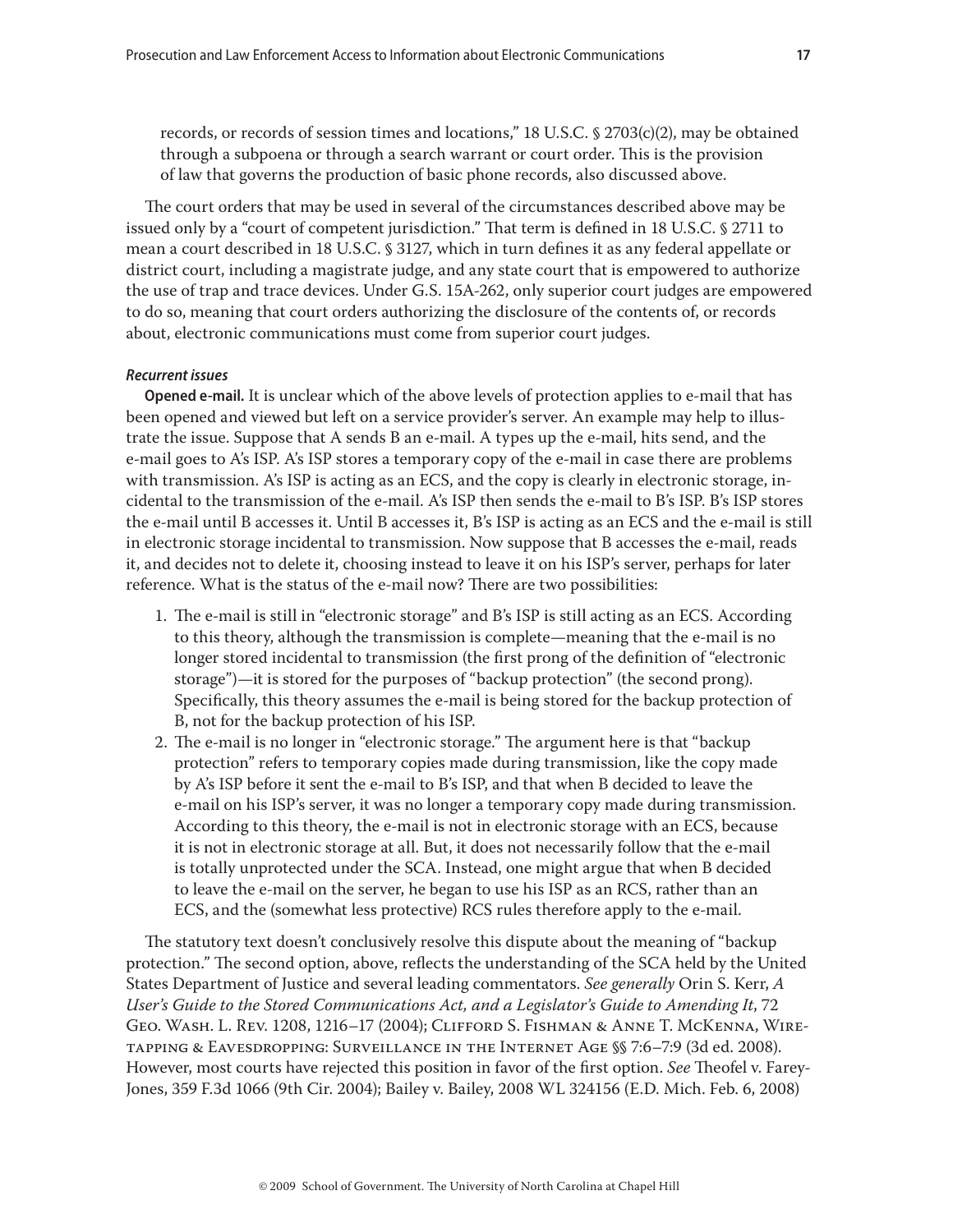(unpublished) (following *Theofel*); Cardinal Health 414, Inc. v. Adams, 528 F. Supp. 2d 967 (M.D. Tenn. 2008) (same); *cf.* Fraser v. Nationwide Mut. Ins. Co., 352 F.3d 107 (3d Cir. 2003) (in dicta, questioning district court's contrary ruling). *But see* Bansal v. Russ, 513 F. Supp. 2d 264 (E.D. Pa. 2007) (holding, without analysis, that opened e-mails are not protected by the SCA). Thus a cautious officer or prosecutor will seek access to recent, opened e-mails only by search warrant to ensure compliance with the statute.

Although there are few cases on point, text messages appear to raise the same issue. When A sends B a text message, it is in electronic storage with an ECS (B's cellular phone company) until B accesses it, at which point, if B does not delete it, it is either (1) still in electronic storage with an ECS, or (2) now stored with an RCS, depending on which of the above views prevail. *See*  Quon v. Arch Wireless Operating Co., Inc*.*, 529 F.3d 892 (9th Cir. 2008) (holding that provider of text messaging services was an ECS, even as to opened text messages); United States v. Jackson, 2007 WL 3230140 (D.D.C. Oct. 30, 2007) (unpublished) (noting the parties' disagreement regarding whether opened text messages are in electronic storage with an ECS or are maintained by an RCS; the court did not resolve the issue but ordered the service provider to provide any messages stored *qua* RCS).

**E-mail logs and text message logs.** E-mail logs and text message logs, so long as they are held by an ECS or an RCS, fall within the SCA's protections for noncontent information. Recall that the SCA contains two different standards for noncontent information, with certain basic information being available by subpoena and all information being available by search warrant or court order. Although at least one court has concluded that e-mail logs fall within the subpoena-forbasic-information provision, *see* United States v. Jackson, 2007 WL 3230140 (D.D.C. Oct. 30, 2007) (unpublished), this appears to be incorrect. The only log-type information that is available by subpoena is "telephone connection records, or records of session times or durations" and "telephone or instrument number or other subscriber number or identity," 18 U.S.C. § 2703(c)(2). E-mail logs fall within neither category; thus they should be available only by search warrant or court order.

Whether text message logs are available by subpoena is a more challenging question. Again, the key issue is whether text message logs are "telephone connection records, or records of session times or durations" or "telephone or instrument number or other subscriber number or identity." Because text messages are generally sent from one cellular phone to another over a cellular network used principally for telephone traffic, one could argue that they are "telephone connection records." On the other hand, one might argue that the devices involved are not acting as "telephones" when they send and receive text messages and/or that the sending of a text message, because it is asynchronous with receipt, does not involve a "connection." There are few if any cases on point, but the cautious view is to treat text message logs like e-mail logs and to seek access to them only via search warrant or court order.

#### **State Statutes**

There are no North Carolina statutes that directly address stored electronic communications; thus the protections established by the SCA are both the floor and the ceiling. Again, although the SCA is a federal statute, state law enforcement officers and prosecutors must comply with the SCA in order to avoid committing a federal crime, and because service providers will require compliance with the SCA before disclosing information about stored electronic communications.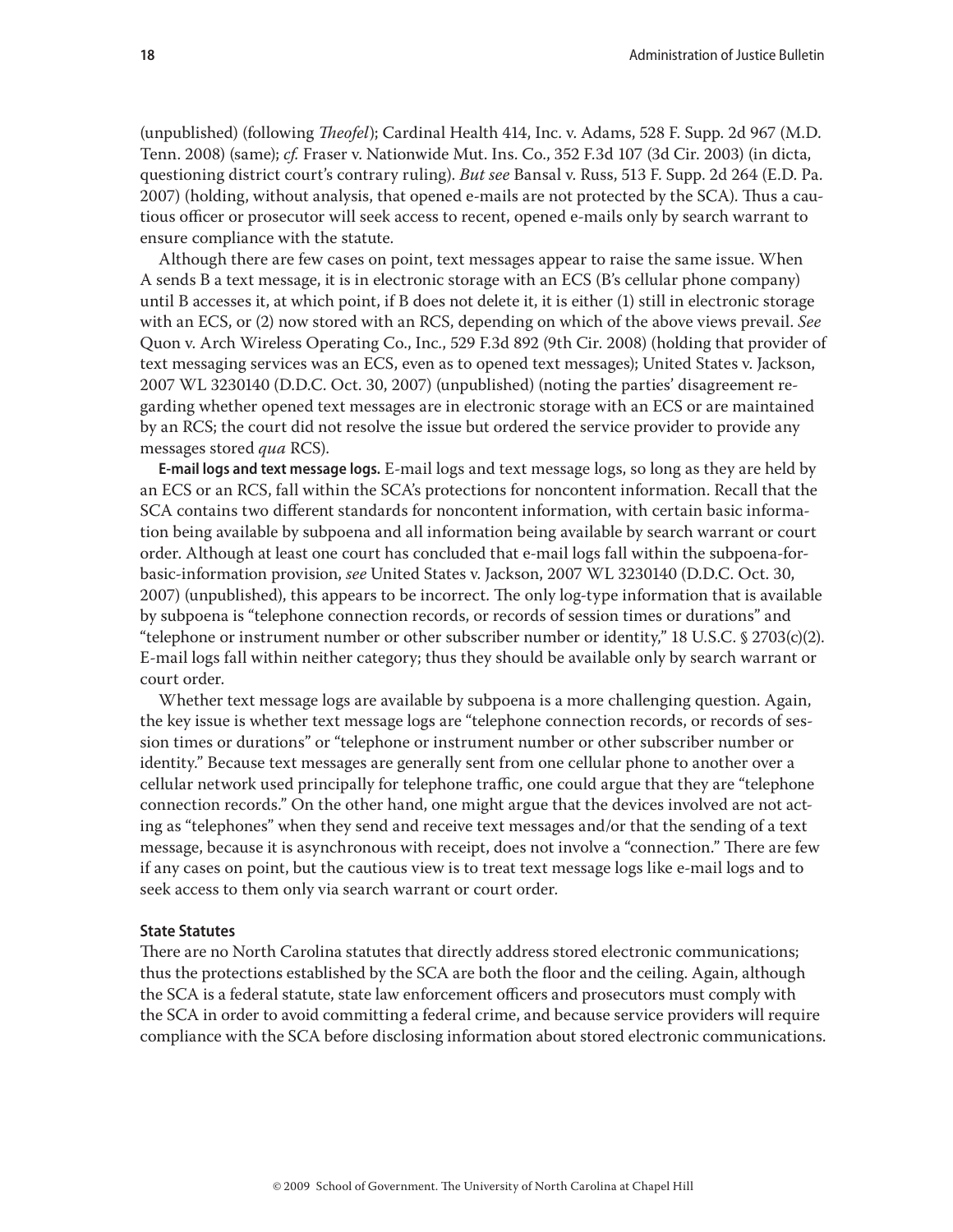#### **Practice and Procedure**

Court orders under the SCA are typically obtained ex parte. At least prior to the filing of charges, there is no opposing party to serve, so there is no alternative to an ex parte filing. However, if the order compels the disclosure of the contents of communications, prior notice to the subscriber or customer is required under 18 U.S.C. § 2703(b)(1)(B), unless notice may be delayed for one of the reasons listed in 18 U.S.C. § 2705. Conversely, if the order compels the disclosure only of records concerning communications—that is, envelope information—notice is not required. 18 U.S.C. § 2703(c)(3).

The SCA does not indicate whether applications for court orders, or the orders themselves, may be sealed. Presumably, a court may exercise its inherent authority to seal such applications and orders when appropriate. *See*, *e.g.*, *In re* United States, 36 F. Supp. 2d 430 (D. Mass. 1999) (issuing order under seal). Like the other orders discussed in this bulletin, court orders under the SCA appear to be discoverable under G.S. 15A-902(a)(1) if criminal charges are filed.

Finally, the SCA provides for certain consequences, or remedies, in the case of a violation. These remedies include civil actions by aggrieved parties under 18 U.S.C. § 2707, though the civil remedies provisions of the statute are "somewhat unclear." Orin S. Kerr, *A User's Guide to the Stored Communications Act, and a Legislator's Guide to Amending It*, 72 Geo. Wash. L. Rev. 1208, 1241 (2004).

Importantly, such consequences do not include suppression of evidence, unless there is also a constitutional violation. *See* 18 U.S.C. § 2708 (statutory remedies are exclusive for "nonconstitutional" violations). As noted above, the constitutional status of the contents of electronic communications is not settled, creating some uncertainty about the consequences of violations that involve the contents of communications. Violations that involve only envelope information, which is not protected by the Fourth Amendment, should not entail suppression.<sup>21</sup>

# **Conclusion**

There are clear legal rules governing law enforcement officers' access to forms of electronic communication that have existed for a long time. For example, the rules regarding phone records and the rules regarding trap and trace devices are well settled. The rules governing newer methods of communication, such as e-mail and text messaging, are not as clear. Although this bulletin sets out the law as it exists now, future legislation and litigation may change both the procedures by which law enforcement may gain access to electronic communications and the level of protection that those forms of communications receive.

<sup>21.</sup> Because nothing in G.S. Chapter 15A regulates access to the communications and other information that is the subject of the SCA, it is unlikely that a nonconstitutional violation of the SCA would be a "substantial violation" of G.S. Chapter 15A under the statutory exclusionary rule in G.S. 15A-974.

This bulletin is published and posted online by the School of Government to address issues of interest to government officials. This publication is for educational and informational use and may be used for those purposes without permission. Use of this publication for commercial purposes or without acknowledgment of its source is prohibited.

To browse a complete catalog of School of Government publications, please visit the School's website at www.sog.unc.edu or contact the Publications Division, School of Government, CB# 3330 Knapp-Sanders Building, UNC Chapel Hill, Chapel Hill, NC 27599-3330; e-mail sales@sog.unc.edu; telephone 919.966.4119; or fax 919.962.2707.